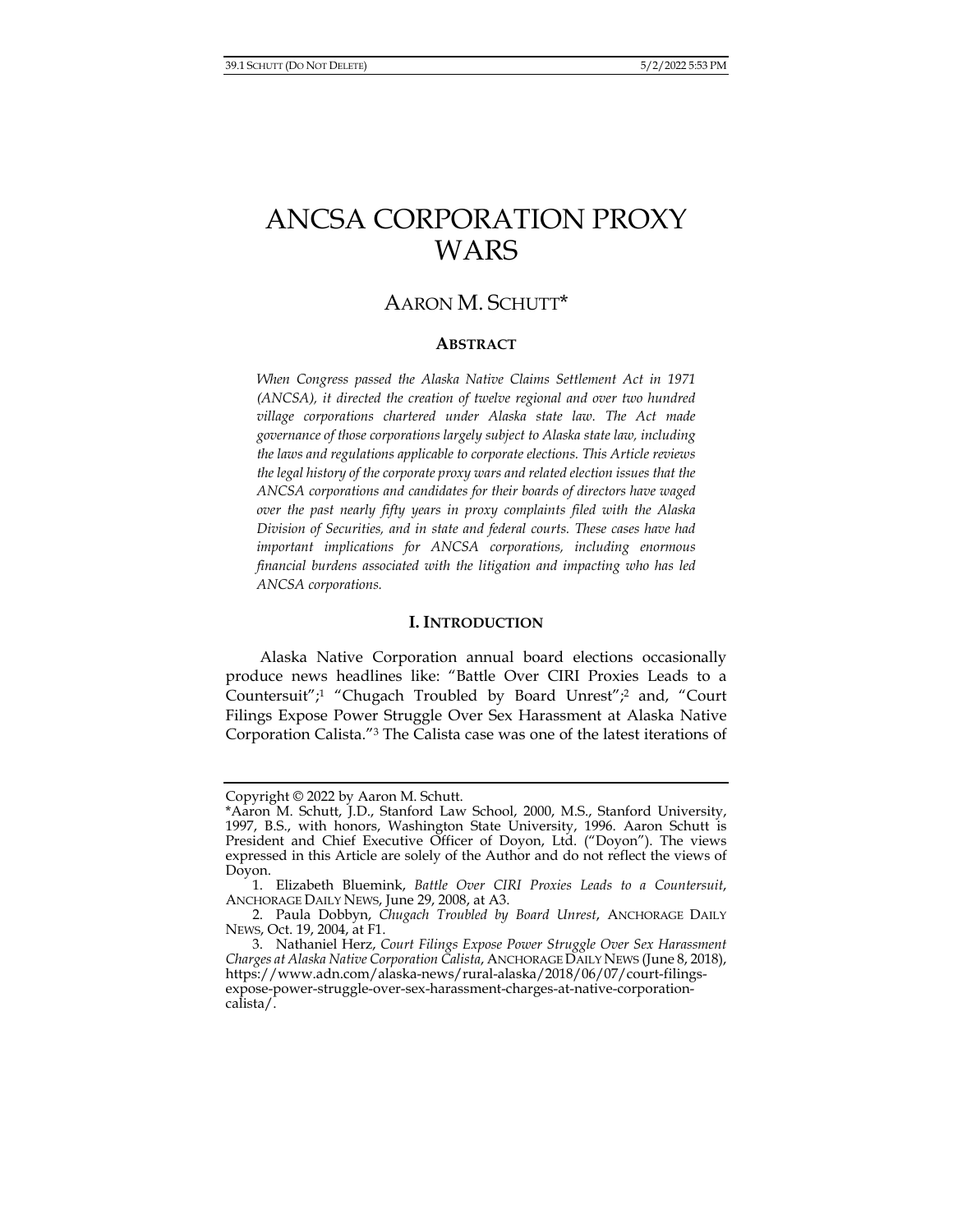a proxy war<sup>4</sup> in the annual election cycle of an Alaska Native Claims Settlement  $Act^5$  (ANCSA or the "Act") corporation during the fifty years since passage of the Act.

Congress, for the first time in its several hundred years of federal Indian policy, chose a corporate model to complete a settlement of aboriginal land claims in Alaska: "The first idea of Native corporations was presented to Congress for the first time in January, 1968, in a report of the Governor's Task Force on Native Land Claims."6 In choosing a corporate model, Congress largely delegated authority to regulate the corporate governance of the soon-to-be-created Alaska Native Corporations to the state of Alaska; it also retained some initial and longterm federal oversight.7 Importantly, the ANCSA corporate model differs from other state-chartered corporations in that, among other things: each original shareholder had to be born before December 18, 1971;<sup>8</sup> each shareholder had to be at least one-quarter Alaska Native, $9$  with a thencurrent or historic tie to a specific region of Alaska;<sup>10</sup> each shareholder received one hundred shares of stock that was not saleable and had limited ability to be transferred;<sup>11</sup> and, the board of directors of each

 <sup>4.</sup> A proxy is "[s]omeone who is authorized to act as a substitute for another; esp., in corporate law, a person who is authorized to vote another's stock shares." *Proxy*, BLACK'S LAW DICTIONARY (11th ed. 2019). A "proxy contest" is a "struggle between two corporate factions to obtain the votes of uncommitted shareholders." *Proxy contest*, BLACK'S LAW DICTIONARY (11th ed. 2019).

 <sup>5.</sup> Alaska Native Claims Settlement Act of 1971 (ANCSA), Pub. L. No. 92- 203, 85 Stat. 688 (codified as amended at 43 U.S.C. §§ 1601–1629h).

 <sup>6.</sup> Kornelia Grabinska, TANANA CHIEFS CONF., INC., *Native Corporations Statutes and Practice*, in 2 INTERIOR REGION POST ANCSA IMPACT ANALYSIS, Sec. I at 1 (1983).

 <sup>7.</sup> H.R. REP. NO. 94-729, at 20 (1975), *as reprinted in* 1975 U.S.C.C.A.N. 2386– 87; Opinion and Ord., Olsen v. Afognak Native Corp., No. 3AN-80-8227, at 7 (Alaska Sup. Ct. Dec. 26, 1980) ("A review of the House Report, H.R. Rep. No. 94- 729 . . . demonstrates that Congress intended native corporation securities transactions to be governed by Alaska law.").

 <sup>8.</sup> *See* 43 U.S.C. §1604(a) ("The Secretary shall prepare within two years from December 18, 1971, a roll of all Natives who were born on or before, and who are living on, December 18, 1971.").

 <sup>9.</sup> *See id.* § 1604(a) ("The Secretary shall prepare within two years from December 18, 1971, a roll of all Natives . . . ."); § 1602(b) ("'Native' means a citizen of the United States who is a person of one-fourth degree or more Alaska Indian (including Tsimshian Indians not enrolled in the Metlaktla Indian Community) Eskimo, or Aleut blood, or combination thereof.").

 <sup>10.</sup> *See id.* § 1606(a) ("For purposes of this chapter, the State of Alaska shall be divided . . . into twelve geographic regions, with each region composed as far as practicable of Natives having a common heritage and sharing common interests.").

 <sup>11.</sup> *See id.* § 1606(g)(1)(A) ("The Regional Corporation shall be authorized to issue such number of shares of Settlement Common Stock . . . as may be needed to issue one hundred shares of stock to each Native enrolled in the region . . . ."); § 1606(h)(1)(B) (listing restrictions on sale or alienation).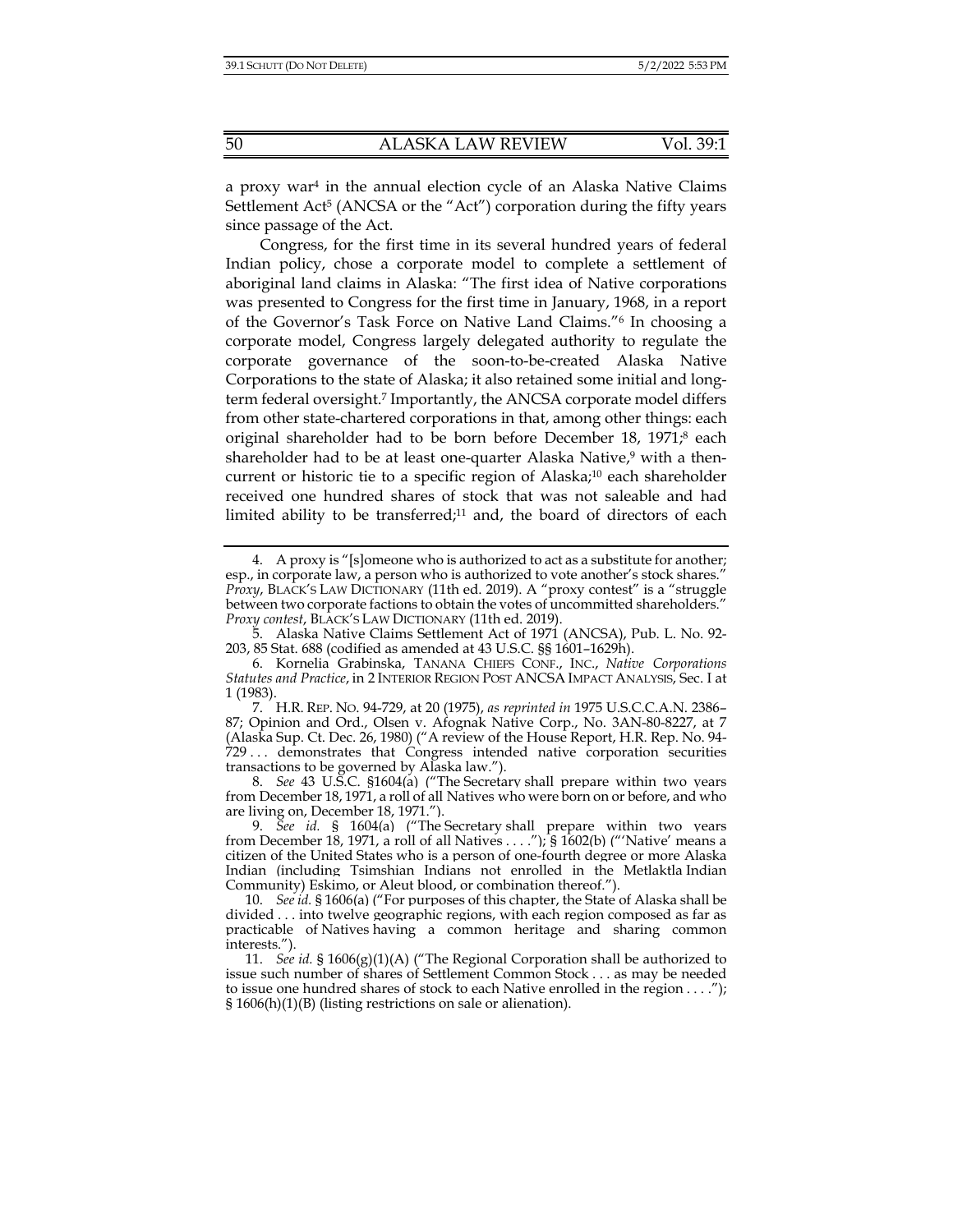ANCSA corporation is comprised of shareholders of the corporation.12

Several of these factors also contribute to the dynamics surrounding ANCSA corporation board elections and proxy contests, especially the evenly-dispersed nature of stock ownership in ANCSA corporations.

Congress addressed several corporate governance topics in ANCSA,13 but it left the regulation of ANCSA corporation annual elections, including the regulation of corporate proxies, to the state of Alaska. The Alaska Supreme Court has summarized the state of the law: "To the extent that the shareholders' claims are not directly governed by ANCSA, then, they are controlled by Alaska law rather than federal securities law."14 The court further noted that "interpretations of relevant SEC and federal common law prohibitions . . . provide a 'useful guide' in interpreting similar securities issues arising under state law in ANCSA cases."15 Congress expected that Alaska courts would consider SEC precedent:

[T]he Committee understands that the general provisions of Alaska law provide protection for Native stockholders from any corporate mismanagement and misrepresentations or omissions to represent in connection with sales of securities, and that Alaska courts would look to precedents under federal securities laws for appropriate standards of conduct by management and other persons connected with securities transactions.16

Following the passage of ANCSA in December 1971, the Alaska Legislature quickly enacted statutes governing ANCSA corporations, including board elections.17 In 1977, the Alaska legislature passed a law

 <sup>12.</sup> *See id.* § 1606(f) ("The management of the Regional Corporation shall be vested in a board of directors, all of whom, with the exception of the initial board, shall be stockholders . . . .").

 <sup>13.</sup> *See, e.g.*, *id.* § 1606(o) (requiring regional corporations to conduct annual audits performed by independent certified public accountants); § 1625(c) (requiring Native corporations to provide annual reports to shareholders); § 1627 (regulating mergers of Native corporations); § 1629(b)–(c) (establishing procedures for considering certain amendments and resolutions).

 <sup>14.</sup> Skaflestad v. Huna Totem Corp., 76 P.3d 391, 395 (Alaska 2003). ANCSA specifically exempts ANCs from compliance with certain federal securities laws. *See* 43 U.S.C. § 1625(a); *see also* U.S. GOV'T ACCOUNTABILITY OFF., GAO-13-121, REGIONAL ALASKA NATIVE CORPORATIONS: STATUS 40 YEARS AFTER ESTABLISHMENT, AND FUTURE CONSIDERATIONS, 8 (2012) [hereinafter GAO-13-121].

 <sup>15.</sup> *Skaflestad*, 76 P.3d at 395 (quoting Brown v. Ward, 593 P.2d 247, 249 (Alaska 1979)).

 <sup>16.</sup> H.R. REP. NO. 94-729, at 20 (1975), *as reprinted in* 1975 U.S.C.C.A.N. 2386.

 <sup>17.</sup> *See* An Act Implementing the Alaska Native Claims Settlement Act § 1, 1972 Alaska Sess. Laws ch. 70, 1 ("It is the purpose of this Act to implement the Alaska Native Claims Settlement Act (P.L. 92-203; 85 Stat. 688) by amending state law to resolve those ambiguities, conflicts and problems directly or impliedly created by the enactment by Congress . . . . It is also the purpose of this Act to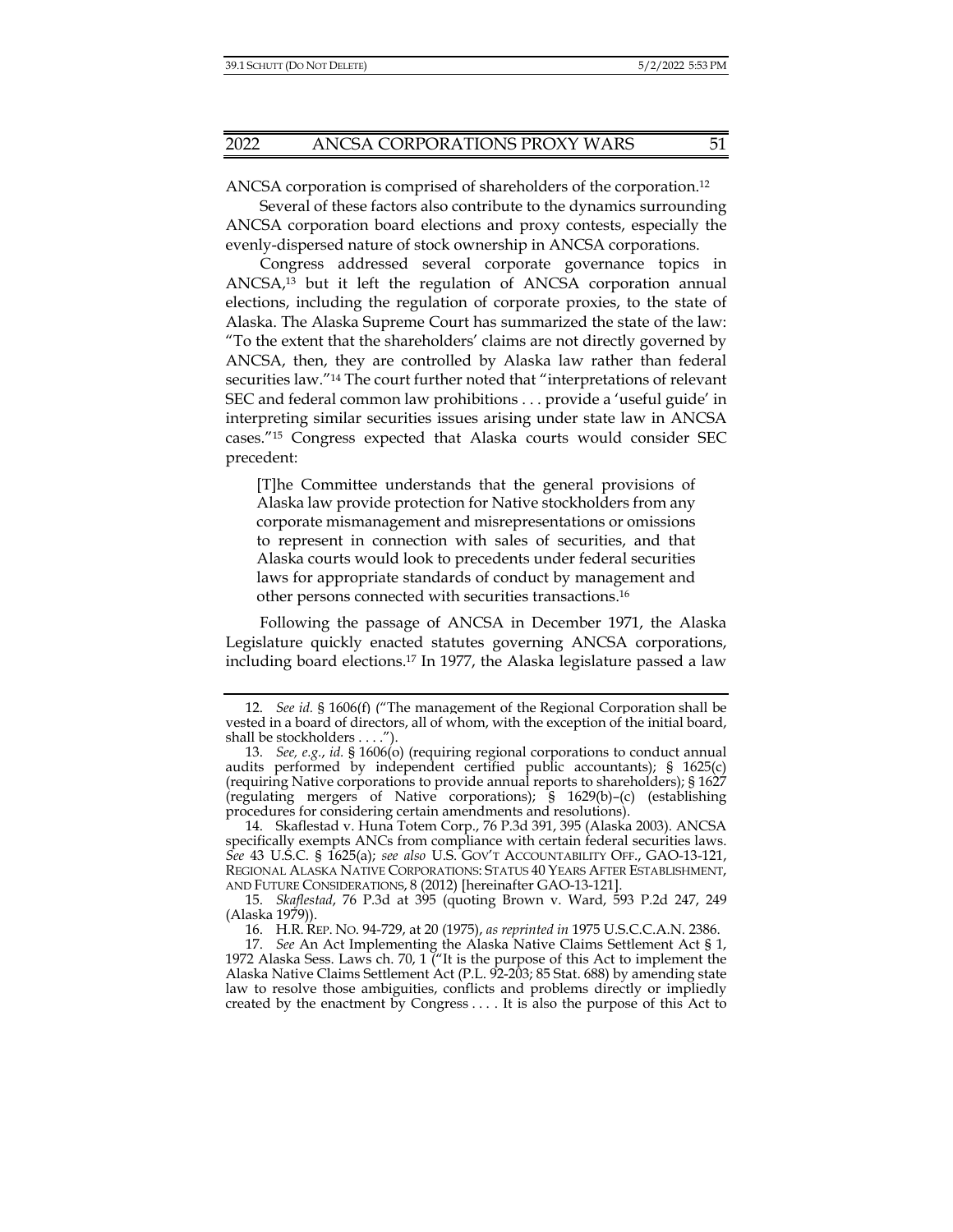requiring ANCSA corporations with "at least 30 Alaska resident shareholders[,] . . . total assets exceeding \$1,000,000 and a class of equity security held of record by 500 or more persons" to file a "copy of all annual reports, proxies, consents or authorizations, proxy statements and other materials relating to proxy solicitations" with the state Division of Banking and Securities.18 But the state did not immediately promulgate regulations implementing the statutes it adopted.

Congress's hope to minimize litigation, expressly stated in ANCSA,19 was not realized. ANCSA corporations heavily litigated land selections<sup>20</sup> and ANCSA Section  $7(i)$  – the unique natural resource revenue sharing provision included in  $ANCSA<sup>21</sup>$ -for the first twenty years following the Act's passage. They and their shareholders—perhaps, in part, because of their frequent interaction with attorneys—also learned

complement through state policy . . . the federal policy expressed in that Act.").

<sup>18.</sup> ALASKA STAT. § 45.55.139 (2021). The statute was originally enacted as  $\S 1$ , ch. 58 Session Laws of Alaska 1977. Act effective May 27, 1977, § 1, 1977 Alaska Sess. Laws ch. 58, 1. The legislature made a minor amendment in 2017. *See* Act effective July 1, 2017, § 49, 2017 Alaska Sess. Laws ch. 3, 31 (amending the statute to use the term "which" instead of "that").

 <sup>19.</sup> *See* 43 U.S.C. § 1601(b) ("[T]he settlement should be accomplished rapidly, with certainty, in conformity with the real economic and social needs of Natives, without litigation . . . .").

 <sup>20.</sup> The land selection litigation included cases between the regional corporations, between regional corporations and the United States, and between regional corporations and the State of Alaska. *E.g.*, Cent. Council of the Tlingit & Haida Indians of Alaska v. Chugach Native Ass'n, 502 F.2d 1323 (9th Cir. 1974) (discussing boundary disputes between regional corporations); Seldovia Native Ass'n, Inc., 84 Interior Dec. 349, 359 (1977) (appealing an ANCSA § 14(a) decision); *see also* James D. Linxwiler, *The Alaska Native Claims Settlement Act at 35: Delivering on the Promise*, *in* 53 ROCKY MTN. MIN. L. INST. § 12, at 50–51 (2007) ("Like so many other provisions of ANCSA, the land withdrawal, selection, and conveyance provisions were complex, ambiguous, and heavily litigated. Much of this litigation was brought by the State of Alaska.").

 <sup>21.</sup> *E.g*., Doyon, Ltd. v. Bristol Bay Native Corp., 569 F.2d 491 (9th Cir. 1978) (discussing a dispute between two regional corporations over formula for distributing Alaska Native fund); Aleut Corp. v. Arctic Slope Reg'l Corp., 410 F. Supp. 1196 (D. Alaska 1976) (discussing case involving all twelve regional corporations regarding ANCSA § 7(i)); *see also* GAO-13-121, *supra* note 14, at 6 n.10 ("The 7(i) distribution was the subject of much litigation in the 1970s ... ."); Michael J. Walleri, TANANA CHIEFS CONF., INC., *Post-ANCSA Litigation*, in 2 INTERIOR REGION POST ANSCA IMPACT ANALYSIS, § XIII, at 8 (1983) ("The most litigation regarding implementation of ANCSA by the Native corporations has been in the area of 'revenue sharing.' 'Revenue sharing' refers to a system established by 43 USC 1606 [sic] for the sharing of income from settlement assets between Native corporations."); Ethan G. Schutt & Aaron M. Schutt, *The Grand Compromise: The ANCSA Section 7(I) Settlement Agreement*, 34 ALASKA L. REV. 201, 228–33 (2017) (reviewing settlement agreement resulting from

*Aleut Corp. v. Arctic Slope Reg'l Corp.*, 410 F.2d 1196 (D. Alaska 1976)); Aaron M. Schutt, *ANCSA Section 7(I): \$40 Million Per Word and Counting*, 33 ALASKA L. REV. 229, 242–53 (2016) (reviewing the history of ANCSA § 7(i)).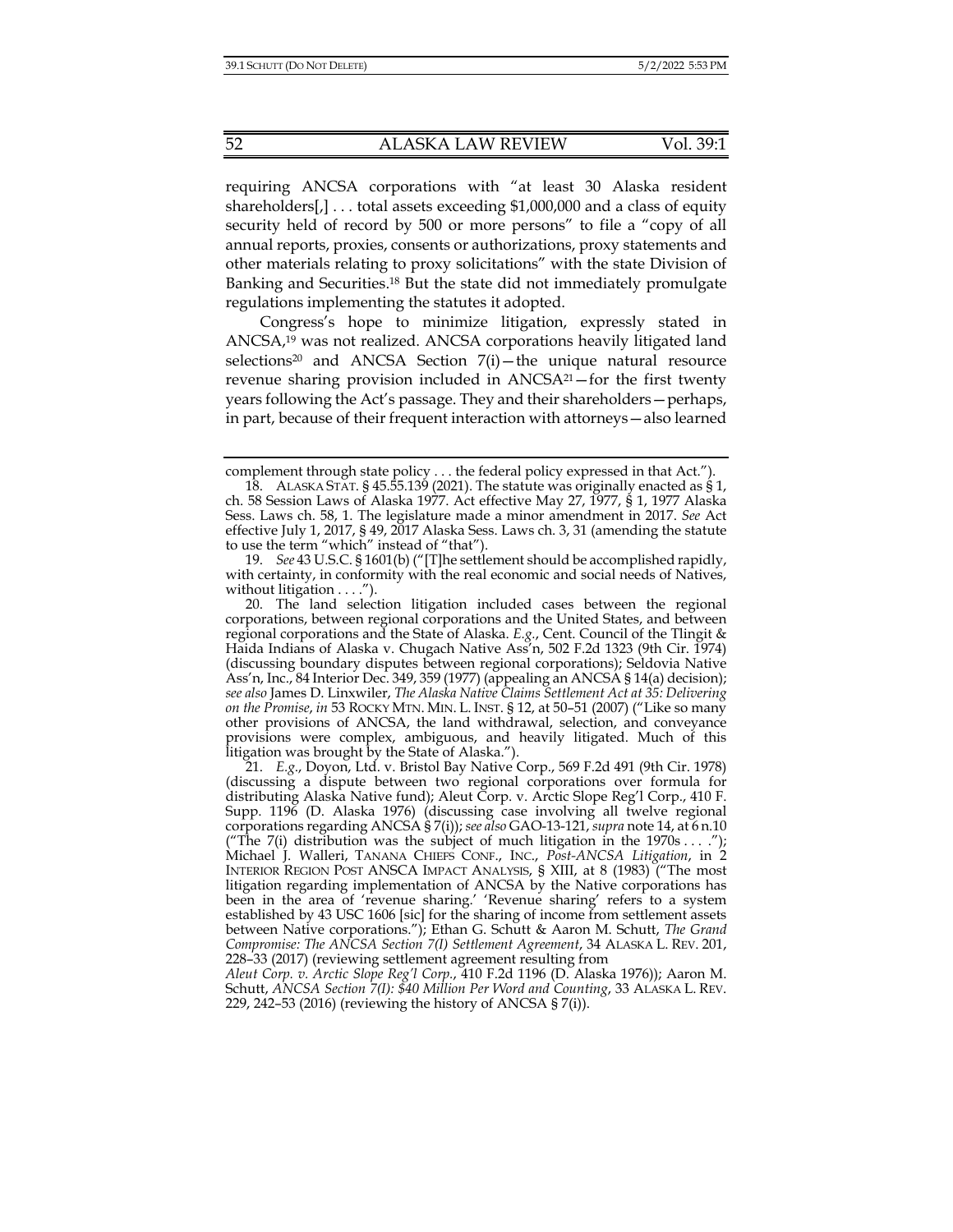to fight proxy wars that often involved litigation in the first few years after the creation of ANCSA corporations.22 Those proxy wars have arisen intermittently from the early days of ANCSA to the present.

Each year, more than two hundred ANCSA corporations must hold annual elections for their boards of directors. Sometimes ANCSA corporation annual meetings also involve other important corporate decisions put to a shareholder vote, such as creating an ANCSA settlement trust<sup>23</sup> or issuing new shares to ANCSA corporation descendants.24 Proxy wars have impacted various ANCSA corporations' elections many times over the past fifty years; they have at times caused corporate leadership uncertainty during and following the elections, and once even left an ANCSA regional corporation in "near financial ruin."25 This Article shares that part of the ANCSA story.

#### **II. THE PROXY WAR CASES**

This Part will examine the various subjects of controversy and litigation regarding ANCSA proxies. While proxy fights cover almost the entire fifty-year history of ANCSA corporations, a notable pattern emerged caused in part by the State of Alaska's slow pace in updating regulations regarding proxy solicitation in the digital age of social media and other electronic media used by candidates in corporate elections. In addition, two emerging issues in ANCSA proxy wars include the discomfort some shareholders hold regarding the use of discretionary or undirected proxies26 in corporate elections and the interaction between

 <sup>22.</sup> Another possible cause of some of the early litigation was the state's delay in promulgating regulations regarding proxy solicitations for ANCSA corporations.

 <sup>23.</sup> *See* 43 U.S.C. § 1629e (allowing ANCSA corporations to create settlement trusts through "approval of the shareholders" to "promote the health, education, and welfare of its beneficiaries and preserve the heritage and culture of Natives").

 <sup>24.</sup> *See* 43 U.S.C. § 1606(g)(1)(B)(i)(I) (allowing ANCSA corporations to issue "additional shares of Settlement Common Stock to Natives born after December 18, 1971," by amending its articles of incorporation); *id.* § 1629b(b) (outlining procedure for amending articles of incorporation).

 <sup>25.</sup> Cathy Brown, *Lawyers and More Lawyers*, ALASKA HUMANS. F.: ALASKA HIST. & CULTURAL STUD., http://www.akhistorycourse.org/modernalaska/between-worlds-lawyers-and-more-lawyers/ (last visited Jan. 25, 2022).

 <sup>26.</sup> *See, e.g.*, Ahmasuk v. State, 478 P.3d 665, 669 (Alaska 2021) ("Discretionary proxy voting in director elections has been the subject of Sitnasuak shareholder debate for at least the last few years."). Discretionary proxies allow the named proxyholder the discretion to vote for the candidate of their choice, rather than the shareholder directing the proxyholder to vote for a particular candidate. *Id.* at 668 ("[A] proxy form may provide for a shareholder to grant the proxy holder the same discretionary cumulative voting authority held by the shareholder."). However, some ANCSA corporation shareholders feel strongly that discretionary proxies should not be permitted. *See id.* at 670 ("I believe SNC shareholders are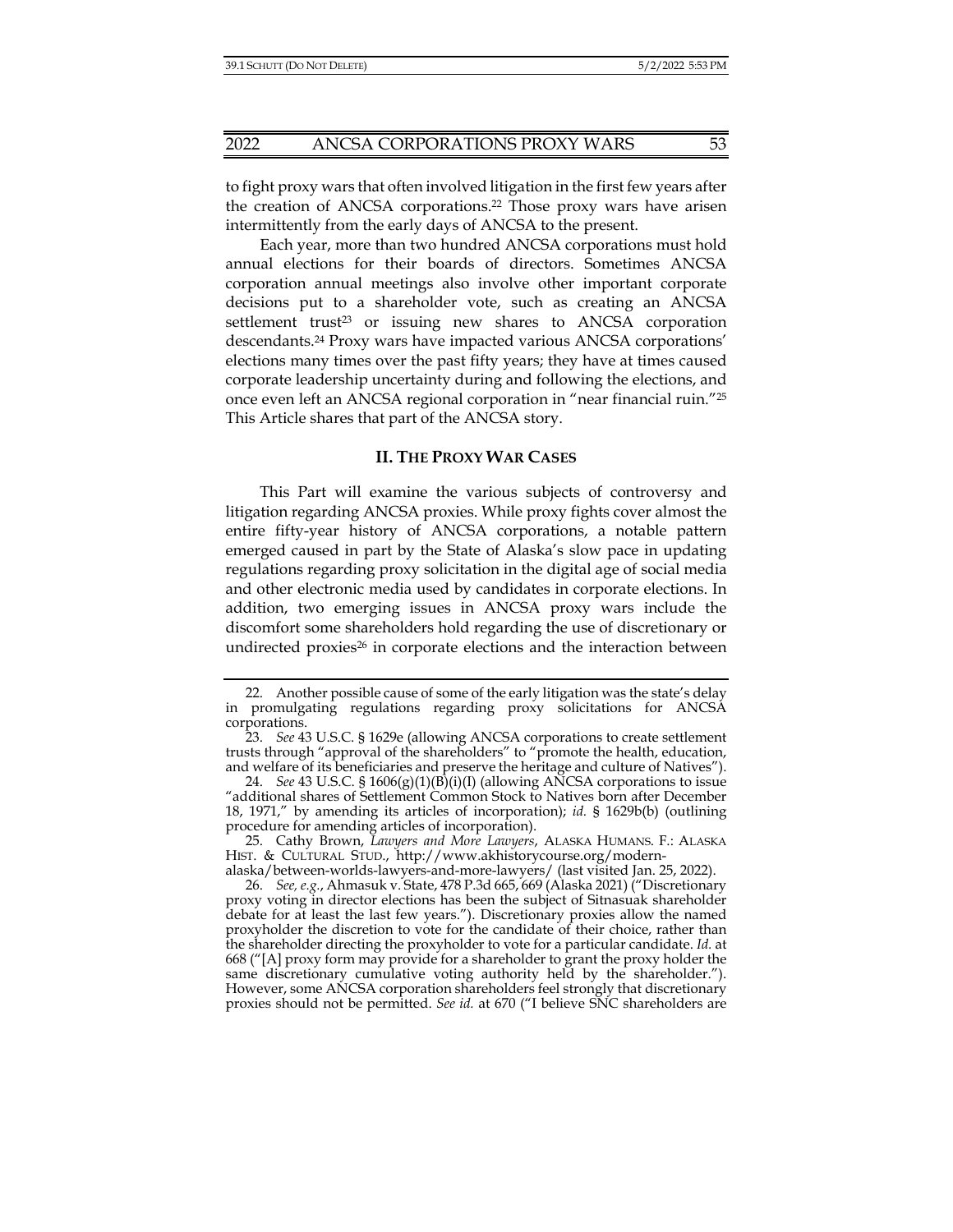proxy regulations and the First Amendment.27 Before exploring these recent issues in more detail, however, the following Section will detail an earlier and ongoing issue at the heart of the proxy wars: false and misleading information within proxy solicitations.

#### **A. False and Misleading Proxy Cases**

In *Brown v. Ward*, 28 the Alaska Supreme Court for the first time addressed the question of whether a candidate for an Alaska Native regional corporation board gained shareholder proxies through materially misleading representations in the 1977 Cook Inlet Region, Inc. (CIRI) board election. There, Ward, a candidate for the CIRI board of directors, issued two proxy solicitations to CIRI shareholders, the second of which asserted that CIRI "could presently give each shareholder 'a big chunk of land $\left[\right]$ '... that the corporation could sell coal reserves and receive \$300,000.00 for each shareholder . . . [and] that thousands of dollars in cash could be distributed to each shareholder if the real estate investments of the corporation were liquidated."29 Three board candidates intervened in the litigation and appealed a superior court decision in favor of Ward.30

The court began its analysis by noting that "[w]hen Ward requested the proxies there existed no Alaska statute prohibiting false statements in proxy solicitations."31 The court then turned to the common law and federal law regarding proxies, which "both prohibit material falsehoods," and noted the precedents "are a useful guide in determining when a misstatement is material under Alaska common law."32 The court noted that a "misrepresentation is material if there is a substantial likelihood that a reasonable shareholder would consider it important in deciding how to vote."33 The court further held that "[s]ubjective proof that one or

realizing that discretionary proxies are harmful to our election process and are realizing in greater numbers such practices are disrespectful to our traditions." (quoting Letter to Ed., *Nome Nugget* (Feb. 9, 2017))).

 <sup>27.</sup> *See, e.g.*, *Ahmasuk*, 478 P.3d at 678 n.59 ("If the line between lawful proxy solicitation regulation and unlawful infringement of free speech is left unclear, then the regulation also fails to give fair notice of what conduct is required and prohibited."); Calista Corp. v. Don, No. 3AN-18-6788, 1-2 (Alaska Super. Ct. 3d Dist. June 4, 2018) ("[T]he relief sought . . . amounts to a 'gag' order or prior restraint on their right to discuss matters of public interest and corporate governance.").

 <sup>28. 593</sup> P.2d 247, 248 (Alaska 1979).

 <sup>29.</sup> *Id.* at 249.

 <sup>30.</sup> *Id.* at 248.

 <sup>31.</sup> *Id.* at 249.

 <sup>32.</sup> *Id.* at 250.

 <sup>33.</sup> *Id.*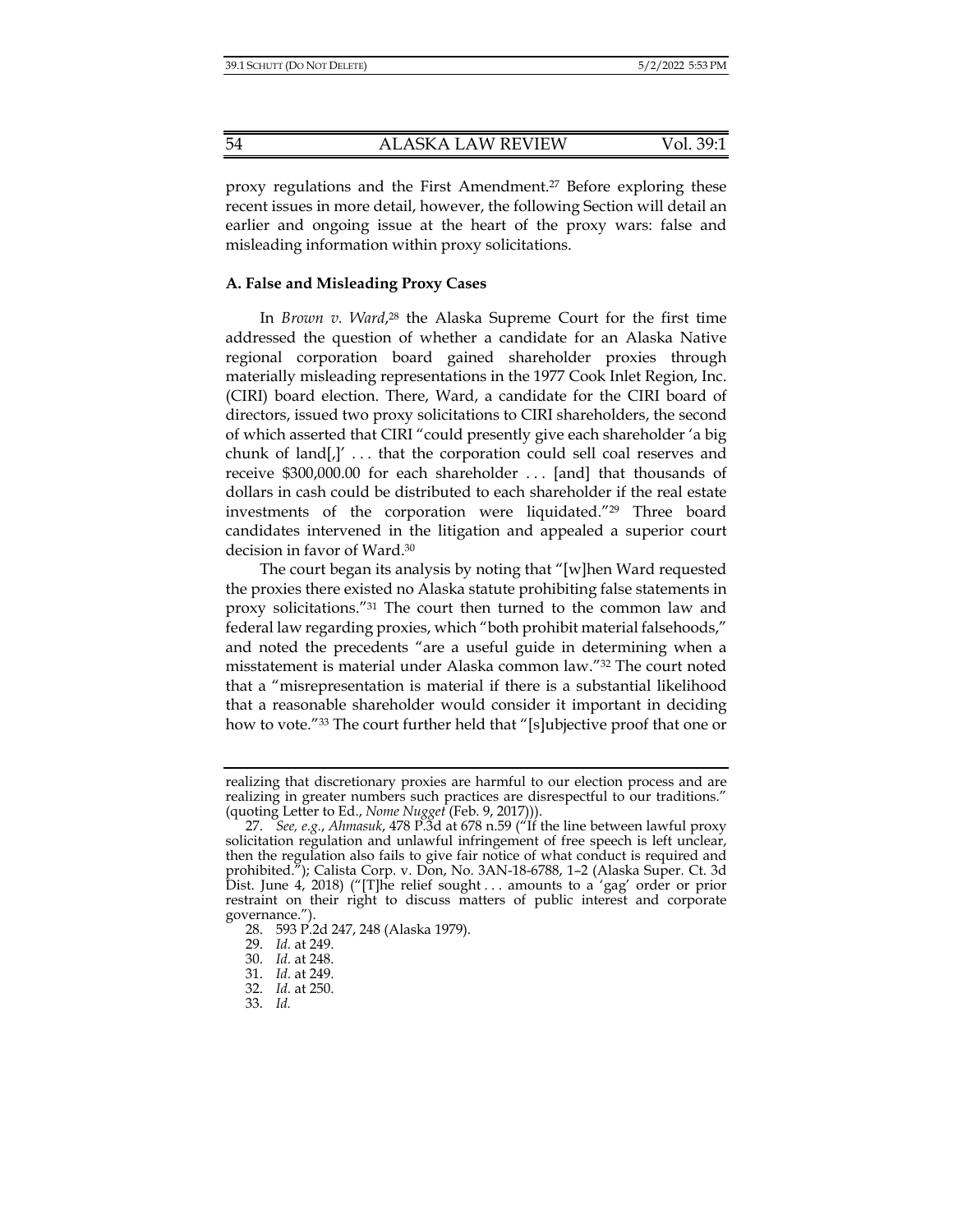more shareholders actually granted a proxy because of a falsehood is not required."34

Turning to the proxy statements made by Ward, the court held that it was "beyond argument that the [Ward proxy statement] misrepresented [the] ability of Cook Inlet to distribute money or land to shareholders on the scale expressed in the solicitation" and that it "would be likely to influence shareholders to grant proxies to Ward."35 Finding the proxy solicitations to be materially false as a matter of law, the court held that the trial court need not hear further evidence on the matter.<sup>36</sup> Through its decision in *Ward*, the court laid the foundation for analysis of the issue of false and misleading proxies for the decades that followed.

Following the *Ward* case, the State of Alaska began to address the lack of regulations regarding proxy statements. The state first promulgated regulations in 1981, several of which "apply only to corporations organized under AS 10.06 and 43 U.S.C. [sections] 1601 – 1629h (Alaska Native Claims Settlement Act) and subject to the requirements of AS 45.55.139."37

Alaska Statutes section 45.55.160 and its implementing regulations prohibit false or misleading statements.38 The regulations require proxy solicitations to disclose certain information.<sup>39</sup> Barring certain exceptions,<sup>40</sup> ANCSA board solicitations "must be preceded or accompanied by the annual report for the corporation's last fiscal year," and a proxy statement that includes information about each nominee included in the board's proxy solicitation.41

Alaska regulations define a "proxy" as "a written authorization

 38. ALASKA STAT. § 45.55.160 (2021) ("A person may not, in a document filed with the administrator or in a proceeding under this chapter, make or cause to be made an untrue statement of a material fact or omit to state a material fact necessary in order to make the statements made, in the light of the circumstances under which they are made, not misleading."); ALASKA ADMIN. CODE tit. 3, § 08.315 (2021) (implementing regulation). Section 08.315 was adopted in 1981 and has been amended twice since then, in 1988 and 2013.

39*.* ALASKA ADMIN. CODE tit. 3, § 08.335 (2021) (establishing requirements as to proxy).

40. *Id.* § 08.345(a).

41. *Id.* § 08.345(b)(1).

 <sup>34.</sup> *Id.* 

 <sup>35.</sup> *Id.* at 251.

 <sup>36.</sup> *Id.*

 <sup>37.</sup> ALASKA ADMIN. CODE tit. 3, § 08.305 (2016); *see* State of Alaska, Dep't of Com. & Econ. Dev., Notice of Proposed Changes in Regulations of the Department of Commerce and Economic Development (proposed Aug. 13, 1980) (to be codified at ALASKA ADMIN. CODE tit. 3, § 08.305 (2016)) (Arnold "Ole" Olsen papers, Archives & Special Collections, Consortium Libr., Univ. of Alaska Anchorage) (on file with Author) (describing the proposed amendments to the administrative code).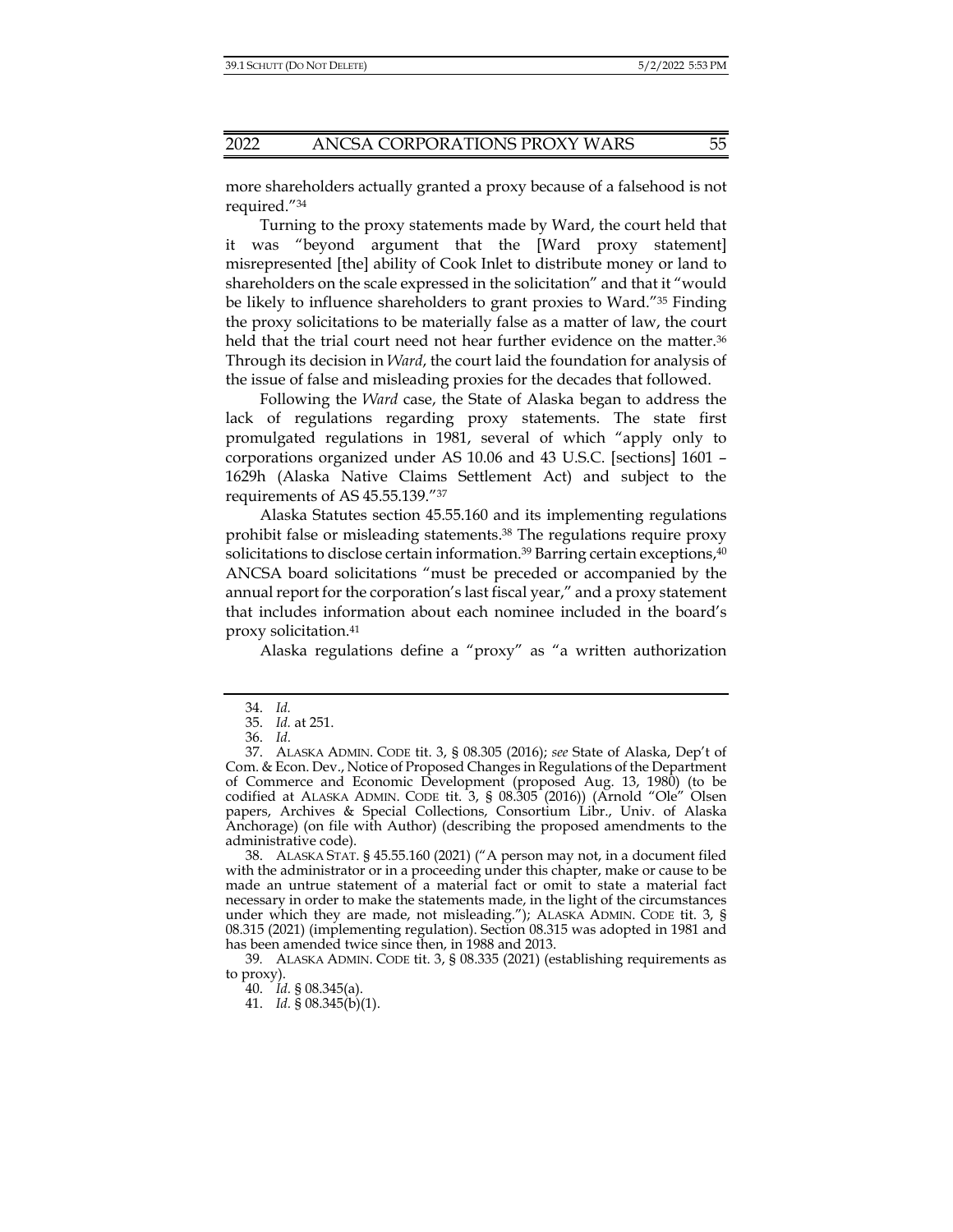which may take the form of a consent, revocation of authority, or failure to act or dissent, signed by a shareholder or his attorney-in-fact and giving another person power to vote with respect to the shares of the shareholder."42

The regulations define the "solicitation" of a proxy as follows:

(A) a request to execute or not to execute, or to revoke a proxy; or

(B) the distributing of a proxy or other communication to shareholders under circumstances reasonably calculated to result in the procurement, withholding, or revocation of a proxy . . . .43

The Alaska Administrative Code requires ANCSA corporation board proxy solicitations44 and non-board proxy solicitations45 to disclose certain information to shareholders.

In 2013, well into the digital age, Alaska updated the proxy regulations to address the use of electronic forums and social media. The new regulations require that electronic solicitations be filed with the administrator consistent with Alaska Statutes section 45.55.139 and the Alaska Administrative Code.46

The state's promulgation of its first proxy regulations in 1981 occurred, coincidentally, just as the biggest proxy fight in Alaska history was starting.

#### *1. The Koniag Cases*

In 1980, Koniag attempted to merge with six of the village corporations in its region in a proposed share-for-share merger transaction.47 A petition for review to the Alaska Supreme Court briefly summarized this effort as follows:

A plan of merger was drafted in the spring of 1980 and had been approved by the boards of all the participating village corporations by the fall . . . . A joint proxy statement soliciting proxies in favor of merger was sent to all shareholders in early November, 1980. The merger vote was taken at the annual

 <sup>42.</sup> *Id.* § 08.365(12).

 <sup>43.</sup> *Id.* § 08.365(16) (emphasis added).

 <sup>44.</sup> *See id.* § 08.345 (establishing the requirements for board solicitations).

 <sup>45.</sup> *See id.* § 08.355 (establishing the requirements for non-board solicitations).

 <sup>46.</sup> ALASKA ADMIN. CODE tit. 3, § 08.312 (2013).

 <sup>47.</sup> Memorandum from Wilson L. Condon, Att'y Gen., State of Alaska, to Julius J. Brecht, Dir., Div. of Banking & Sec., Dep't. of Com. & Econ. Dev. 1 (Jan. 23, 1981) (Arnold "Ole" Olsen papers, Archives & Special Collections, Consortium Libr., Univ. of Alaska Anchorage) (on file with author) [hereinafter Condon Memorandum].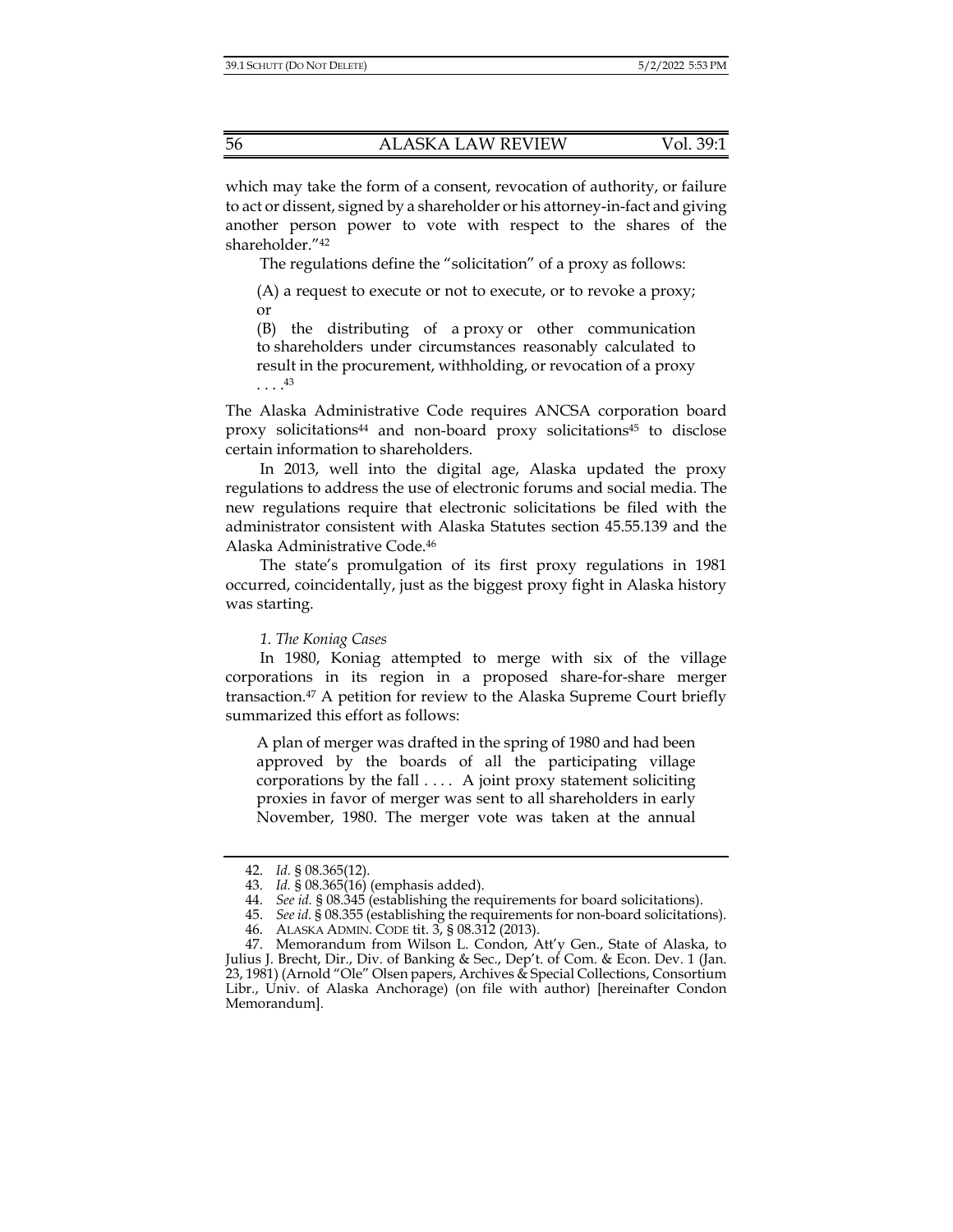#### meetings of the merging corporations in early December, 1980.48

This proposed merger led to numerous separate, but related, lawsuits and administrative actions regarding various issues, including whether the joint proxy statement was "tainted by false statements of material fact . . . or omission of statements of material fact."49 Years later, a published special report entitled "Lawyers and More Lawyers" summarized the legal bills: "\$2.5 million, more than a tenth of the entire \$24 million Koniag had received" through ANCSA, a sum that left Koniag "near financial ruin."50

On December 2, 1980, Arnold Olsen, a shareholder of both Koniag and Afognak Native Corporation, filed the first suit in Alaska Superior Court to enjoin the merger of Koniag and Afognak.51 Olsen alleged that the "Joint Proxy Statement" issued by Koniag and the six village corporations "misrepresent[ed] facts, omit[ted] facts and ma[de] misleading statements which a reasonable shareholder would consider important in deciding how to vote on the proposed merger."52 In an affidavit, Mr. Olsen outlined several areas of the proxy he alleged were false or misleading, including "the promise that \$2,100.00 will be distributed to shareholders of Afognak if the merger is consummated . . . [and] that ten acres of land will be distributed to shareholders if the merger is approved."53 Mr. Olsen further stated that "[t]he most egregious aspect of the [Joint Proxy Statement] is its failure to discuss in any substantive respect the value of the assets held by Afognak Native Corporation and how that value compares to the assets of the other village corporations which would be merged into the regional corporation."54

 <sup>48.</sup> Petition for Review at 3–4, Duncan v. Olsen, No. 7517 (Alaska, Feb. 17, 1983) (Arnold "Ole" Olsen papers, Archives & Special Collections, Consortium Libr., Univ. of Alaska Anchorage) (on file with author).

 <sup>49.</sup> Condon Memorandum, *supra* note 47, at 2; *see* Memorandum of Defendant Koniag, Inc. to Alaska Sup. Ct. 1 (Aug. 11, 1982) ("There are three actions presently pending in this judicial district challenging the propriety of the same proxy materials . . . . These cases are *Olsen v. Afognak Native Corporation, et al.*, Case No. 3AN-80-8227 Civ., *Shuravloff v. Koniag, Inc., et al.*, Case No. 3AN-81- 8353 Civ., and *Eluska v. Koniag, Inc., et al.*, Case No. 3AN-82-4218 Civ."); *see also*  Complaint, Peterson v. Koniag, Inc., No. 3AN-82-5673 (Alaska Super. Ct. 1982); Complaint, Olsen v. Morse, No. 3AN-81-3721 Civ. (Alaska Super. Ct. 1981); Judgment, Afognak Native Corp. v. Olsen, No. 3AN-81-3358 Civ. (Alaska Super. Ct. 1981); Complaint, Koniag, Inc. v. Olsen, No. 3AN-81-3285 Civ. (Alaska Super. Ct. 1981).

 <sup>50.</sup> Brown, *supra* note 25.

 <sup>51.</sup> Complaint at ¶¶ 30–31, Olsen v. Afognak Native Corp., No. 3AN-80-8227 (Alaska Super. Ct. 1980) (on file with author).

 <sup>52.</sup> *Id.* ¶ 17.

 <sup>53.</sup> Affidavit of Arnold A. Olsen at 2–3, Olsen v. Afognak Native Corp., No. 3AN-80-8227 (Alaska Super. Ct. 1980).

 <sup>54.</sup> *Id.* at 6.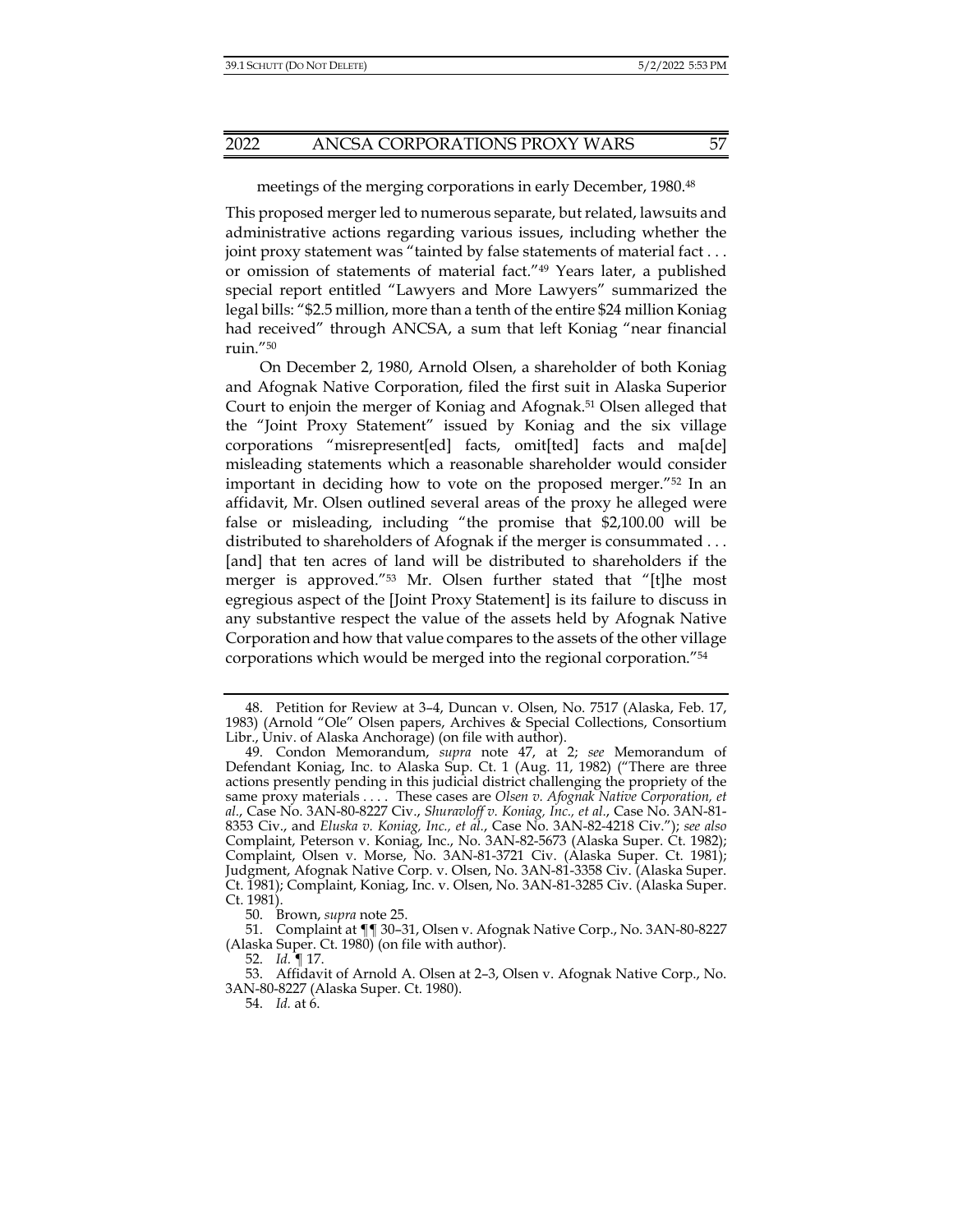By the end of December 1980, the Superior Court had issued an order enjoining the merger "pending determination of this action."55 The court specifically concluded that "there is a substantial likelihood that a reasonable shareholder would consider the misrepresentation that \$2,100 and ten acres of land would be distributed only if merger occurred important in deciding how to vote."56

On December 3, 1980, a day after he filed the first court case, Arnold Olsen also petitioned Julius Brecht, the Director of the Alaska Division of Banking and Securities, to intervene and stop the proposed merger.<sup>57</sup> This request resulted in parallel processes in the Alaska courts and at the Division of Banking and Securities and caused Director Brecht to seek the advice of the Alaska Attorney General as to the "authority and the procedure by which [the Division] might intervene to forestall [a proposed] merger."58 The Attorney General reviewed the interaction between the Alaska Securities Act, Alaska Statutes section 45.55, and the Alaska Business Corporation Act, Alaska Statutes section 10.07, before informing Mr. Brecht that while the Division had the "jurisdiction and authority to restrain false and misleading statements in a proxy statement, it is not clear that [the Division] may administratively restrain implementation of a merger."59

A month after receiving the advice from the Attorney General, the Commissioner moved to intervene in the *Olsen v. Afognak Native Corp.* action.<sup>60</sup> The court later denied the motion to intervene.<sup>61</sup>

The parties engaged in motions practice over many discovery issues in 1981.<sup>62</sup> By September of that year, the court had resolved many of these questions.63

In 1982, Koniag and its shareholders were still waging proxy wars. The Division of Banking and Securities addressed a complaint by Koniag regarding "proxy statements disseminated to shareholders of Koniag,

 <sup>55.</sup> Opinion and Ord. at 10, Olsen v. Afognak Native Corp., No. 3AN-80-8227 (Alaska Super. Ct. 1980).

 <sup>56.</sup> *Id.* at 8.

 <sup>57.</sup> Condon Memorandum, *supra* note 47, at 1.

 <sup>58.</sup> *Id.* at 3.

 <sup>59.</sup> *Id.* at 4.

 <sup>60.</sup> Complaint in Intervention, Olsen v. Afognak Native Corp., No. 3AN-80- 8227 (Alaska Super. Ct. 1981).

 <sup>61.</sup> Ord. Denying Intervention, Olsen v. Afognak Native Corp., No. 3AN-80- 8227 (Alaska Super. Ct. 1981).

 <sup>62.</sup> Memorandum Decision and Ord. Granting in Part Defendants' Motion for Protective Ord., Olsen v. Afognak Native Corp., No. 3AN-80-8227 (Alaska Super. Ct. 1981) (regarding issues such as shareholder rights to inspect and copy corporate books and records and the defendants' motion for a protective order regarding same).

 <sup>63.</sup> *Id.* at 2–10.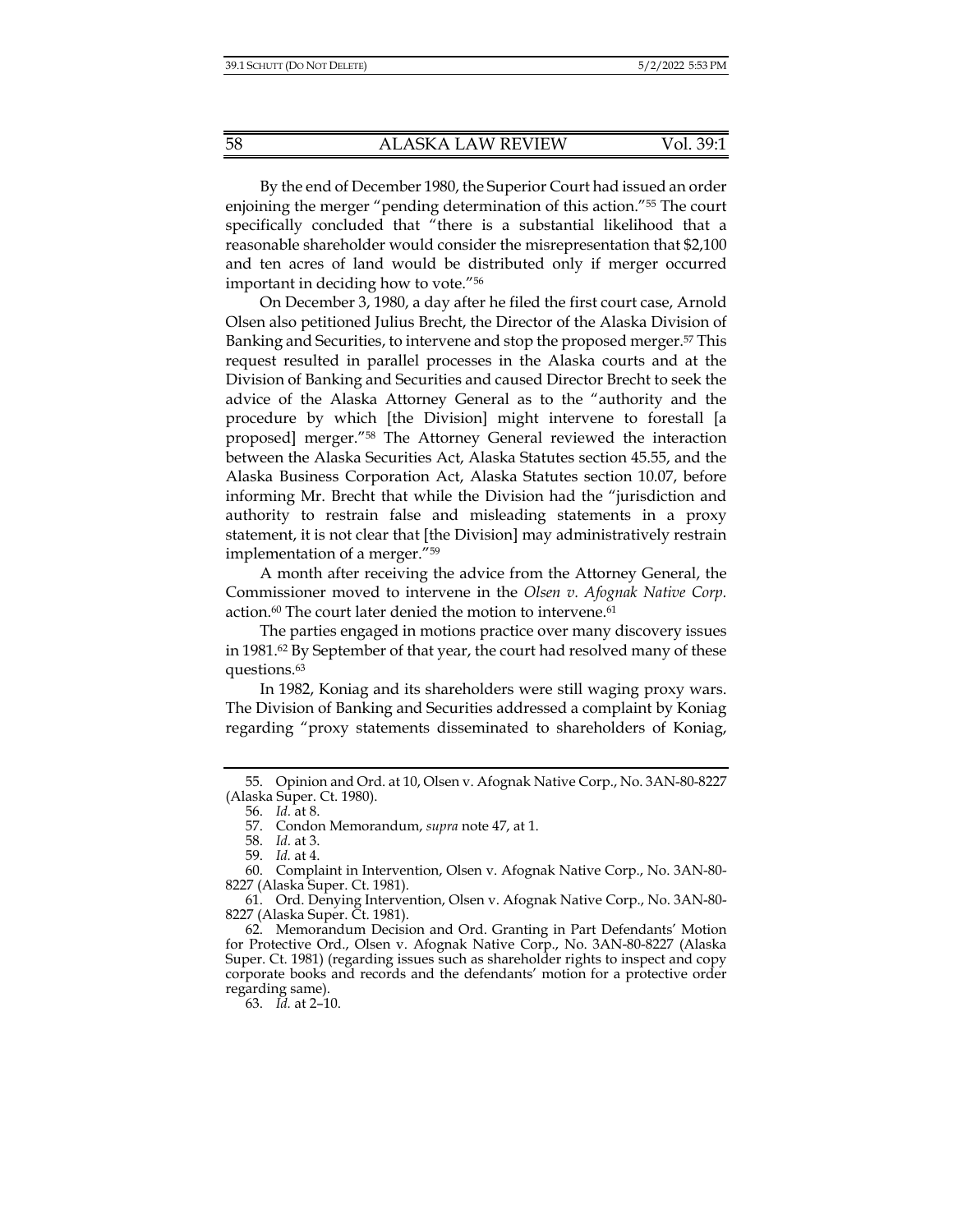Inc." by three former directors and the question of "whether or not [those] proxy statements . . . contained untrue statements of material fact."64 The Administrator held a two-day hearing in Kodiak in June 1982 before making findings that there were many examples of false or misleading statements included in the proxy statements.<sup>65</sup> The hearing was contentious and the Securities Division instructed both Koniag and its former directors "to issue no more proxy statements to shareholders until the Securities Division . . . has a chance to determine the accuracy of previous statements."66 An example of a statement that the Division found to be false was "Koniag had experienced cumulative losses of approximately \$21 million . . . ." when the "accumulated loss [wa]s approximately \$4.1 million."<sup>67</sup> The litigation finally ended in January 1984, when:

an Anchorage jury found that J.F. Morse, who had by then resigned as president, had indeed misled village shareholders about the value of their land. The jury also found that the law firm of Duncan, Weinberg, Miller & Hensley aided him [and] the attorneys' negligence had hurt the corporation financially.68

The jury found the lawyers and former Koniag directors liable for \$600,000 in damages;69 Alaska's biggest proxy war had almost bankrupted an Alaska Native regional corporation.70

Many years after the multiple *Koniag* cases that began in 1980, Koniag again found itself in litigation over proxies. In *Koniag, Inc. v. Pagano*, 71 the Alaska Superior Court addressed the topic of false and misleading non-board proxy solicitation under state proxy regulations. The dispute revolved around three documents: "an April 1997 letter from Koniag's former president, Frank Pagano, to Koniag shareholders"; the

 <sup>64.</sup> Certain Proxy Materials Distributed to Shareholders of Koniag, Inc., Order No. 83-09-S (Alaska Dep't of Com., Cmty., & Econ. Dev., July 9, 1982), https://www.commerce.alaska.gov/web/dbs/enforcementorders.aspx [hereinafter Ord. No. 83-09-S].

 <sup>65.</sup> *Id.* at 3–12. *See also* Craig Bartlett, *State Officials Hear Koniag Complaints*, KODIAK DAILY MIRROR, June 3, 1982, at 1-2 (Arnold "Ole" Olsen papers, Archives & Special Collections, Consortium Libr., Univ. of Alaska Anchorage) (on file with author).

 <sup>66.</sup> Craig Bartlett, *Official Puts Gag on Koniag Dispute*, KODIAK DAILY MIRROR, June 4, 1982, at 2 (Arnold "Ole" Olsen papers, Archives & Special Collections, Consortium Libr., Univ. of Alaska Anchorage) (on file with author).

 <sup>67.</sup> Ord. No. 83-09-S, *supra* note 64, at 8.

 <sup>68.</sup> Brown, *supra* note 25.

 <sup>69.</sup> *Id.*; s*ee also* Telephone Interview with Perry Eaton, Dir. (Retired), Koniag, Inc. (Nov. 28, 2021).

 <sup>70.</sup> Telephone Interview with Perry Eaton, Dir. (Retired), Koniag, Inc. (Nov. 28, 2021).

 <sup>71.</sup> No. 3AN-97-10079 CI, 1999 WL 34793398 (Alaska Super. Ct. Feb. 5, 1999).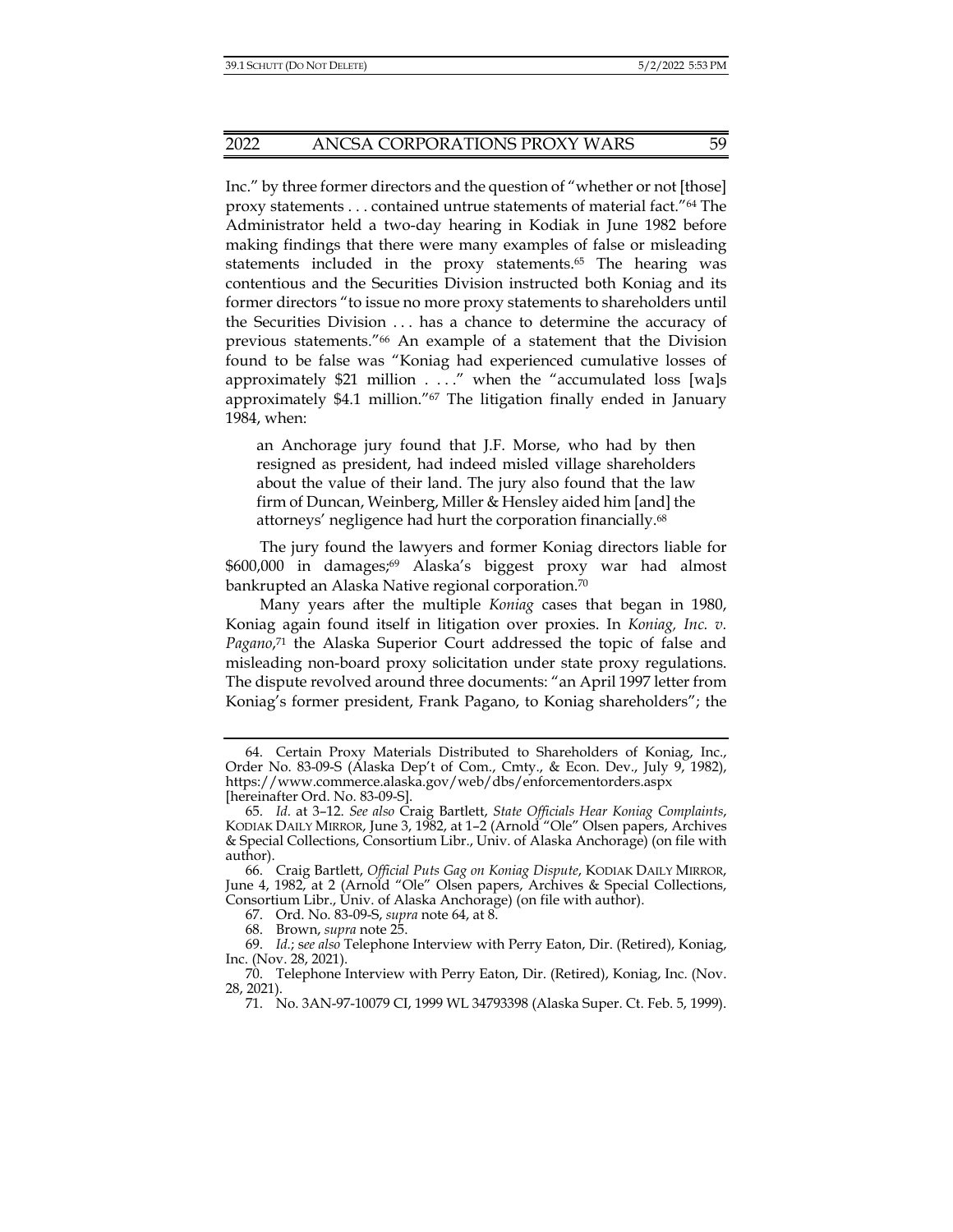defendants' "1997 proxy solicitation, which sought votes for the December 1997 Koniag annual meeting"; and "a document . . . entitled, 'What Every Shareholder Should Know,' which was distributed by Defendants at a Koniag shareholder informational meeting in Anchorage."72

The court first addressed the question of whether the April 1997 letter qualified as a proxy statement under the third title of Alaska Administrative Code section  $08.365(14).73$  The court decided it was a proxy statement after noting that the defendants' November proxy solicitation referenced the letter "indicat[ing] that [the letter] was sent to Koniag shareholders as part of the execution of Defendants' proxy solicitation campaign and was calculated to influence Koniag shareholders' proxy votes for the November election."74

Turning to the question of whether any of the statements were false and misleading, the court ruled that in order to create a disputed issue of material fact, "[d]efendants must set forth actual facts, not conclusory statements."75 Referencing Alaska Statutes section 45.55.160, the court noted that "a single material statement or omission of fact is sufficient to establish a violation of the statute."76

The court next addressed the materiality of the false and misleading statements. The court found that the statements were "obviously important to Koniag shareholders in deciding how to vote their proxies."77

The *Pagano* court also addressed the requirements of title three of Alaska Administrative Code section 08.355—proxy disclosure requirements for non-board proxy solicitations.78 The court found that Pagano's proxy solicitation "did not comply with these disclosure requirements" because the solicitation lacked a "statement of the total amount estimated to be spent and the total amount already expended on the solicitation of proxies" as well as "a statement indicating who will bear the expense of the solicitation."79

In *Meidinger v. Koniag, Inc.*, 80 the Alaska Supreme Court again addressed false and misleading proxy statements in the context of Koniag's annual election and the corporation's proposal to create an

 <sup>72.</sup> *Id.* at \*1–2.

 <sup>73.</sup> *See id.* at \*2–3.

 <sup>74.</sup> *Id.* at \*3.

 <sup>75.</sup> *Id.* at \*6.

 <sup>76.</sup> *Id.* at \*3–4.

 <sup>77.</sup> *Id.* at \*7.

 <sup>78.</sup> *See id.* at \*8.

 <sup>79.</sup> *Id.* (quoting ALASKA ADMIN. CODE tit. 3, § 08.355(8), (9) (2021)).

 <sup>80. 31</sup> P.3d 77 (Alaska 2001).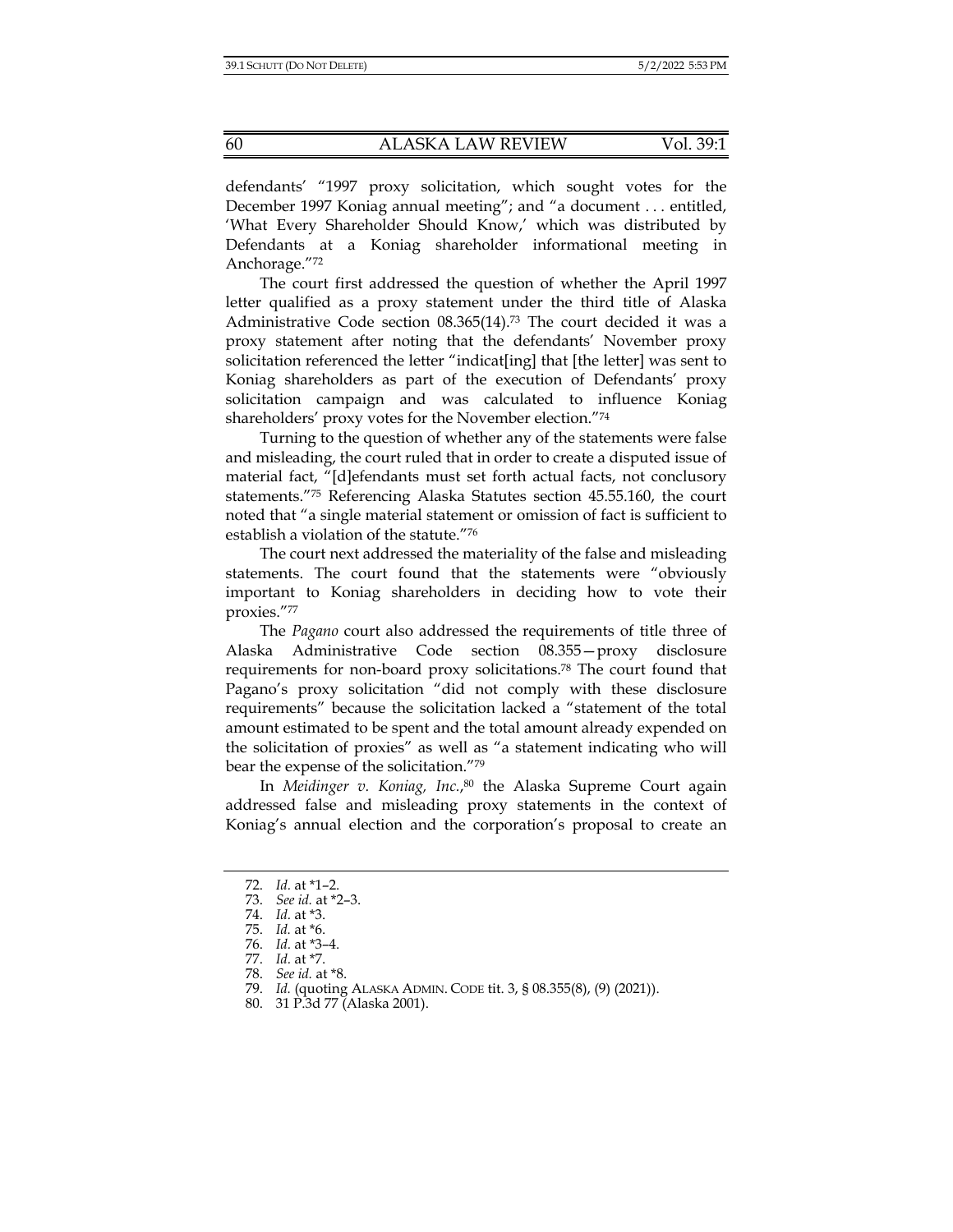ANCSA settlement trust.81 Koniag sued three candidates, the Meidinger slate, alleging that the slate had made "materially false or misleading proxy solicitation statements" regarding the settlement trust proposal.82 The superior court granted Koniag summary judgment with regard to two statements made by the Meidinger slate. The first claimed that the settlement trust proposal gave the Koniag Board "way more power than they currently possess" and the second that "the proposal also grants irrevocable delegation from the shareholders to the current board to appoint and remove trustees."<sup>83</sup>

The Alaska Supreme Court affirmed.<sup>84</sup> The court noted that provisions of the trust agreement directly contradicted the Meidinger slate's statement that the Koniag board could "change the terms of the trust and the number of trustees 'as they see fit.'"85

With regard to the second statement, the court noted that the provision of ANCSA that allows the creation of ANCSA settlement trusts "grants Native corporations exclusive authority to appoint and remove trustees of a settlement trust" and that shareholders do not have that authority.86 The court concluded that the Meidinger slate's statement to the contrary was untrue as a matter of law.87 The court also rejected Meidinger's argument that Koniag's proxy materials, mixed with the Meidinger proxy statements, created a triable issue of fact as to the materiality of the false statements.<sup>88</sup> The court quoted the United States Supreme Court: "[N]ot every mixture with the true will neutralize the deceptive."89 The court noted that "Koniag's shareholders cannot be expected to interpret and understand the terms of a trust proposal that even Meidinger's brief describe[d] as 'complex.'"90

*2. The Chugach Cases* 

The 2004 annual election for the Chugach Alaska Corporation's

 <sup>81.</sup> *Id.* at 81. Congress authorized ANCSA corporations to create settlement trusts to "promote the health, education, and welfare of its beneficiaries and preserve the heritage and culture of Natives." 43 U.S.C. § 1629e. Settlement trusts offer ANCSA corporations and the trust beneficiaries advantages including tax advantages on distributions and creditor protections for assets. *See* Bruce N. Edwards, *The 2017 Tax Act and Settlement Trusts*, 35 ALASKA L. REV. 1–34 (2018) (reviewing law regarding ANCSA settlement trusts following the 2017 Tax Act).

 <sup>82.</sup> *Meidinger*, 31 P.3d at 81.

 <sup>83.</sup> *Id.* at 82.

 <sup>84.</sup> *Id.* at 81.

 <sup>85.</sup> *Id.* at 83.

 <sup>86.</sup> *Id.* at 84 (citing 43 U.S.C. § 1629e(b)(2)).

 <sup>87.</sup> *Id.* 

 <sup>88.</sup> *Id.*

 <sup>89.</sup> *Id.* (alteration in original) (quoting Virginia Bankshares, Inc. v. Sandberg, 501 U.S. 1083, 1097 (1991)).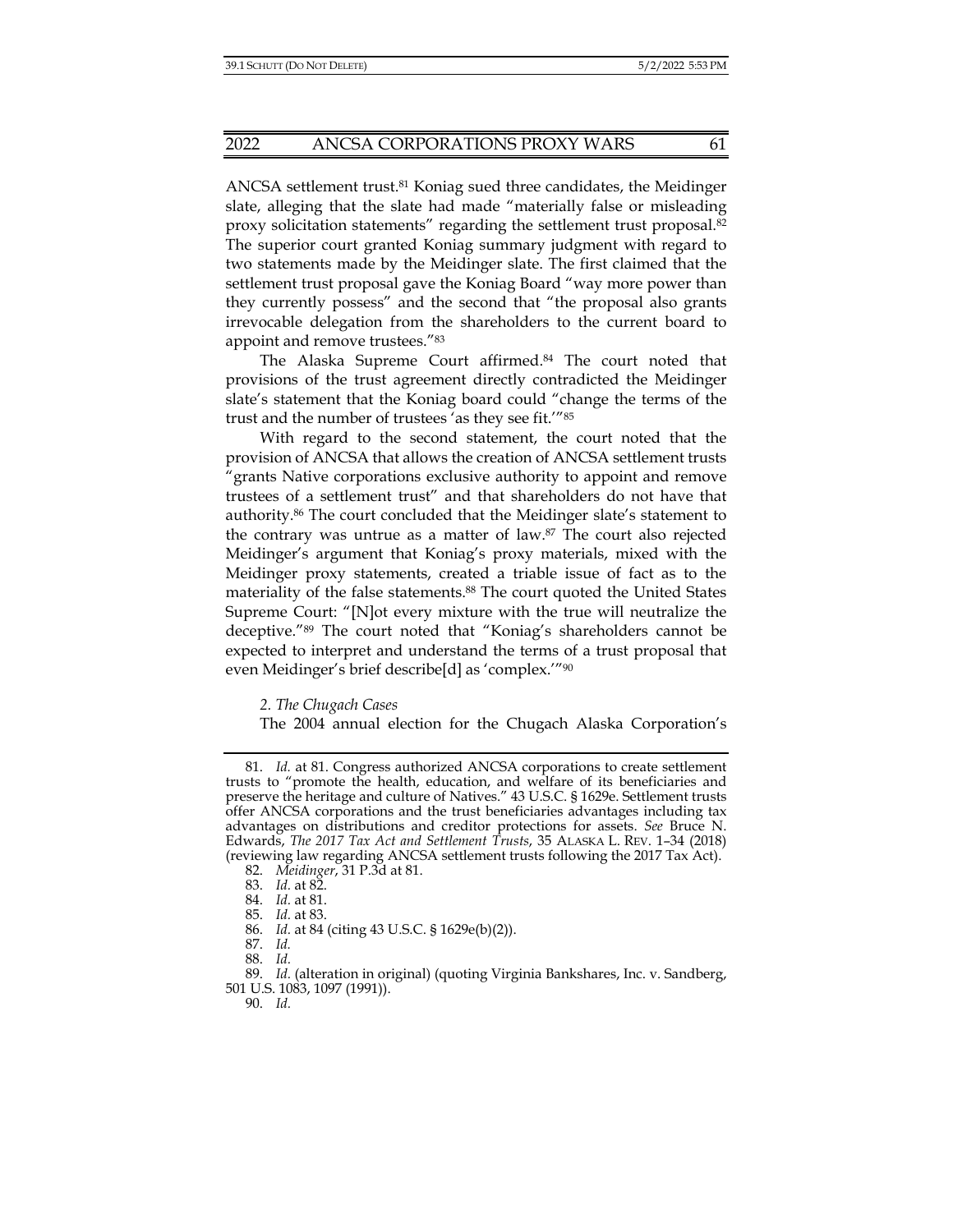board of directors spawned a pair of dueling Alaska state court cases involving the corporation and its then chairman with election proxy materials at issue.<sup>91</sup> Local press summarized the situation: "With a corporate election five days away and with dueling complaints pending before state regulators, Chugach Alaska Corp. held a turbulent emergency board meeting on Monday where shareholders shouted down an attempt to delay the vote."<sup>92</sup>

The first case was *Henrichs v. Chugach Alaska Corp.*, 93 in which the Alaska Supreme Court heard an appeal from the corporation's lawsuit against one of its directors alleging misconduct during his time as the board chairman.<sup>94</sup> One of the six alleged areas of misconduct involved "authoriz[ing] a false and misleading proxy solicitation letter to encourage the election of directors who would protect his position as board chair."95 This proxy issue focused on a "late-bird letter" that Henrichs had directed the corporation send to shareholders during its election cycle.<sup>96</sup> The letter included a statement that "'[t]he corporation has filed a formal complaint with the State Division of Banking, Securities and Corporations concerning a non-board [proxy] solicitation' and that 'the validity of proxies provided in response to that solicitation may be in question.'"97 Several Chugach Alaska shareholders filed complaints with the Division shortly after receiving the letter, alleging that the letter contained false and misleading statements.<sup>98</sup> The Division requested the corporation send a clarifying letter, which the corporation did send.99

In the superior court, the "jury heard considerable evidence clarifying the concerns about the late-bird letter" before deciding that Henrichs breached his fiduciary duty by authorizing a false and misleading statement and awarding damages to the corporation.100 On

 <sup>91.</sup> *See* Complaint, Chugach Alaska Corp. v. Henrichs, No. 3AN-05-10182 Civ. (Alaska Super. Ct. Aug. 2, 2005) (alleging false and misleading proxy solicitation by corporation against its chairman); *see also* Complaint, Henrichs v. Chugach Alaska Corp., No. 3AN-05-11014 Civ. (Alaska Super. Ct. Sept. 1, 2005) (seeking access to corporate records in shareholder election). In addition, the dueling sides filed five complaints with the Division of Banking, Securities, and Corporations between June 24, 2004, and October 20, 2004. Chugach Alaska Corp., Order No. 05-02S (Alaska Dep't of Com., Cmty., & Econ. Dev. Mar. 9, 2005), https://www.commerce.alaska.gov/web/Portals/3/pub/enforcementactions/ 05-02-SChugachAKCorp2005.pdf.

 <sup>92.</sup> Dobbyn, *supra* note 2.

 <sup>93. 250</sup> P.3d 531 (Alaska 2011).

 <sup>94.</sup> *Id.* at 533.

 <sup>95.</sup> *Id.* 

 <sup>96.</sup> *Id.* at 534.

 <sup>97.</sup> *Id.* (alterations in original).

 <sup>98.</sup> *Id.*

 <sup>99.</sup> *Id.* 

 <sup>100.</sup> *Id.* at 534–35.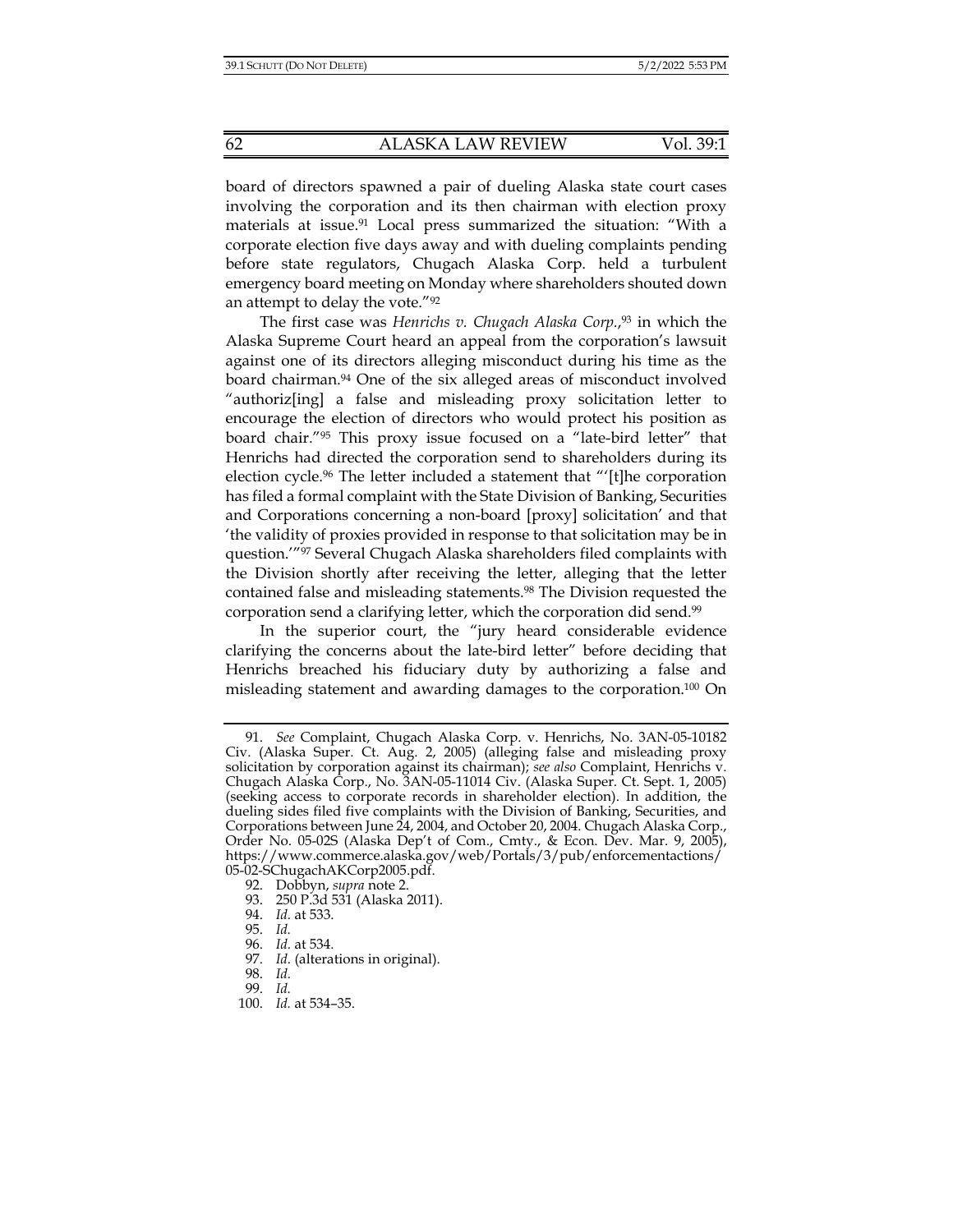appeal, Henrichs argued that "his decision to issue the late-bird proxy solicitation letter was protected by the business judgment rule and therefore he could only be held liable if found grossly negligent."101 The Alaska Supreme Court began by rejecting Henrichs' argument that the business judgment rule applied "unless he was grossly negligent," noting that the court "ha[d] never adopted the gross negligence standard as the measure of the business judgment rule's protection."102 Turning to application of the rule, the court held that because the superior court found "volitional conduct, including that Henrichs '*knew and understood* that he was pushing the boundaries of the applicable rules and regulations,'" it was appropriate for the superior court to reject a proposed jury instruction on the business judgment rule.103 This ruling included the important distinction for application of the business judgment rule, since that rule broadly protects actions taken by directors under Alaska law.104

In the second case, *Henrichs v. Chugach Alaska Corp.* ("*Henrichs II*"),105 three former directors argued that Chugach's proxy statement should have included their names and information despite the board not including the three in its slate of candidates.106 The court affirmed the superior court's summary judgment ruling in favor of Chugach.107 The court held that there was no basis for requiring Chugach to include the former directors' names because "the board did not nominate them" and "because their terms were scheduled to expire and therefore would not 'continue after the shareholders' meeting.'"108

The court also affirmed the superior court's order granting summary judgment to Chugach on several other claims regarding the proxy statement.109 First, it rejected Henrichs' argument that the proxy was flawed because it did not disclose the compensation of the chairman and other directors, noting that the "proxy regulations do require a statement of the individual compensation for the five most highly compensated officers" and that Chugach's proxy did just that.110

Next, the court rejected Henrichs' claim that the proxy statement was

 <sup>101.</sup> *Id.* at 535.

 <sup>102.</sup> *Id.* at 538.

 <sup>103.</sup> *Id.* at 539 (citation omitted).

 <sup>104.</sup> *See id.* at 537 ("[O]ur caselaw has embodied a high degree of judicial deference to good faith corporate decision making.").

 <sup>105. 260</sup> P.3d 1036 (Alaska 2011).

<sup>106</sup>*. Id.* at 1044.

 <sup>107.</sup> *Id.* at 1046.

 <sup>108.</sup> *Id.* (quoting ALASKA ADMIN. CODE tit. 3, § 08.345(b)(1) (2021)).

 <sup>109.</sup> *See id.* at 1039–40.

 <sup>110.</sup> *Id.* at 1044.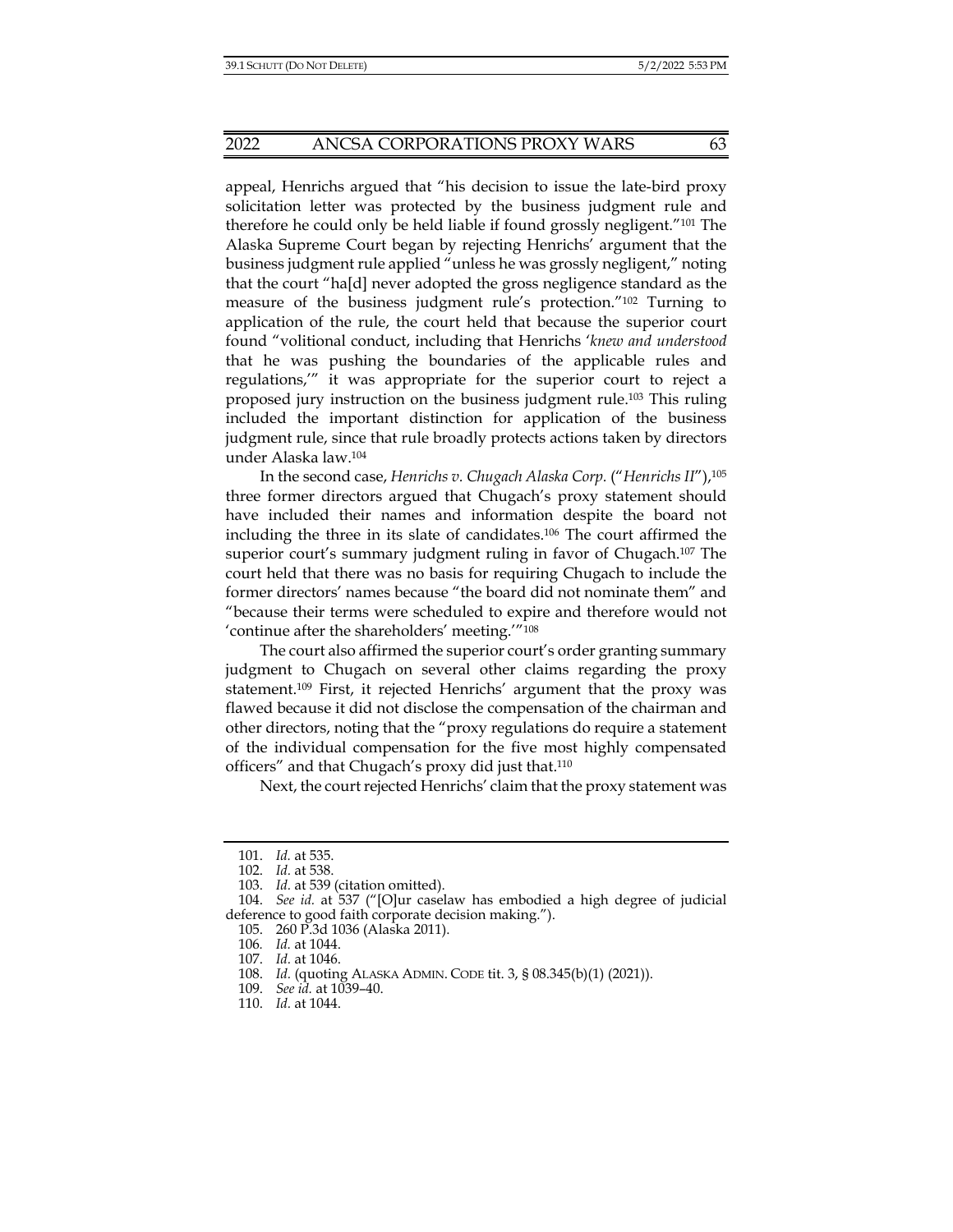flawed because it "did not state the net value per share of stock."111 The court found that Chugach's proxy "provided equivalent information[,]" including the number of shares outstanding and the total shareholders' equity.112

Finally, the court held that Chugach's early bird prizes to encourage shareholder participation in the annual meeting by returning proxies early were not illegal distributions nor were they "vote buying."<sup>113</sup>

#### *3. The CIRI Cases*

A few years after the *Chugach* cases, in *Rude v. Cook Inlet Region, Inc.*, 114 CIRI and its shareholders became involved in proxy litigation which included themes similar to those of the *Chugach* cases, including allegations of materially misleading proxy materials.115 The case involved then-CIRI director Robert Rude. Mr. Rude formed an independent slate with three other candidates called the "New Alliance" and issued proxy materials in the 2008 CIRI director election.116 While CIRI's election rules allowed candidates not on the board's slate to include their information in the company's election proxy materials, the New Alliance candidates chose not to be included.117 CIRI sued the New Alliance, claiming that its "proxy materials contained materially misleading statements."118 The New Alliance statements CIRI objected to addressed "management compensation, allegations that CIRI had 'liquidated' or sold significant landholdings, shareholders' rights under Alaska law and ANCSA, CIRI's election procedures, and CIRI's dividend policy."119 The superior court concluded that each New Alliance statement was a misrepresentation and because "New Alliance's proxy materials were sufficiently 'egregious,' the proxies given to New Alliance 'must be declared void.'"120

The court also addressed, among several issues, the timing of the proxy solicitation by CIRI.121 In an uncommon ANCSA election procedure, CIRI had begun its proxy solicitation one week before a second solicitation proxy mailing which included the company's annual report to shareholders.122 Of note, Alaska regulations governing proxy

118. *Id.* at 79.

122. *See id.* at 81.

 <sup>111.</sup> *Id.* 

 <sup>112.</sup> *Id.*

 <sup>113.</sup> *Id.* at 1044–45.

 <sup>114. 294</sup> P.3d 76 (Alaska 2012).

 <sup>115.</sup> *Id.* at 79–80.

 <sup>116.</sup> *Id.* at 79.

 <sup>117.</sup> *Id.* at 80.

 <sup>119.</sup> *Id.* at 80.

 <sup>120.</sup> *Id.* at 83.

 <sup>121.</sup> *See id.* at 90–91.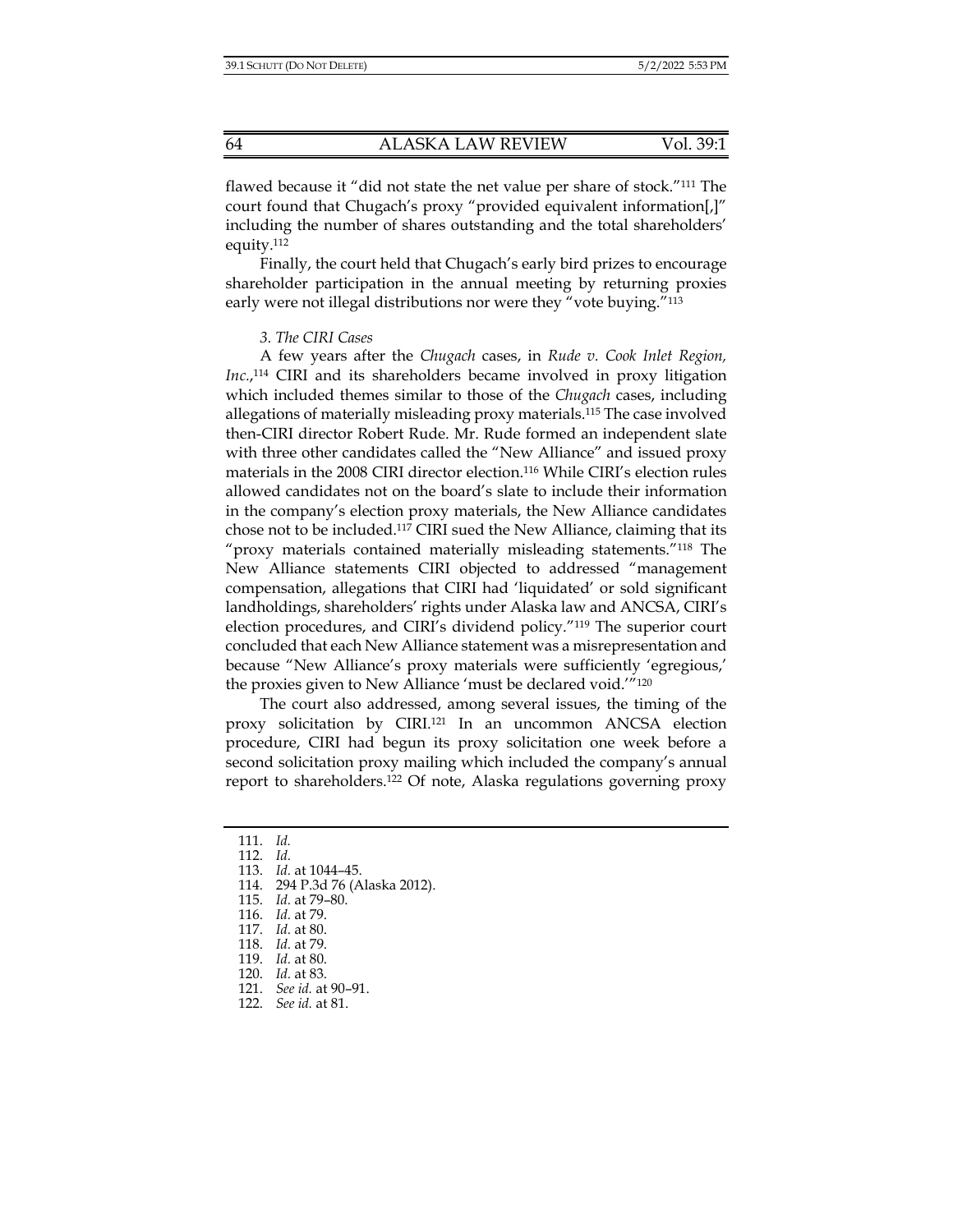solicitations require that "solicitation of proxies on behalf of the board for an annual meeting must be preceded or accompanied by the annual report for the corporation's last fiscal year."123 The superior court, relying upon an exception within the regulation, ruled that CIRI was responding to the New Alliance solicitation and the annual report was not available at the time of the first solicitation based on a sworn affidavit of a CIRI executive.124 The Alaska Supreme Court affirmed, rejecting "Rude's bare assertion that CIRI could have completed its financial report within approximately 20 days of the completion of the independent auditor's report."125

The court next addressed the question of whether an ANCSA corporation must include information regarding a non-board shareholder proposal in the corporation's proxy statement under title three of the Alaska Administrative Code section  $08.345(b)(15)$ .<sup>126</sup> This issue arose after the New Alliance proposed a special dividend and claimed that CIRI should have included information in its company proxy about the proposal.127 The court applied a "deferential standard of review" given that the Alaska Division of Banking and Securities was interpreting its own regulation.128 In rejecting Rude's interpretation, the court noted that the agency had previously issued a letter to CIRI that "stated that '[t]he regulations do not require a corporation to include a shareholder's resolution in its proxy statement and proxy.'"129

Finally, the court addressed whether an ANCSA corporation was obligated to "include non-board-nominated candidates . . . in its proxies."130 Rude claimed that despite New Alliance choosing to not have its individual candidate information included in the proxy materials under CIRI's election rules, CIRI's "proxy statement and voter guide [improperly] failed to disclose the names of all candidates running for the board and . . . failed to disclose that Rude was a member of the board of directors running for re-election."131 Citing the court's *Henrichs II* decision from a year earlier, the court again held that "corporations are not required to include in their proxy statements the names of non-board-

 <sup>123.</sup> *Id.* at 83 (quoting ALASKA ADMIN. CODE tit. 3, § 08.345(a) (2021)).

 <sup>124.</sup> *Id.* at 83, 91.

 <sup>125.</sup> *Id.* at 91.

 <sup>126.</sup> *See id.* at 91–92.

 <sup>127.</sup> *See id.* at 80, 91–92.

 <sup>128.</sup> *Id.* at 92 (quoting Handley v. State, Dep't of Revenue, 838 P.2d 1231, 1233 (Alaska 1992)).

 <sup>129.</sup> *Id.* (quoting letter from Ellen Buchanan, Sec. Exam'r, Alaska Div. of Banking & Sec. (2004)).

<sup>130</sup>*. Id.* at 89.

 <sup>131.</sup> *Id.* at 83–84.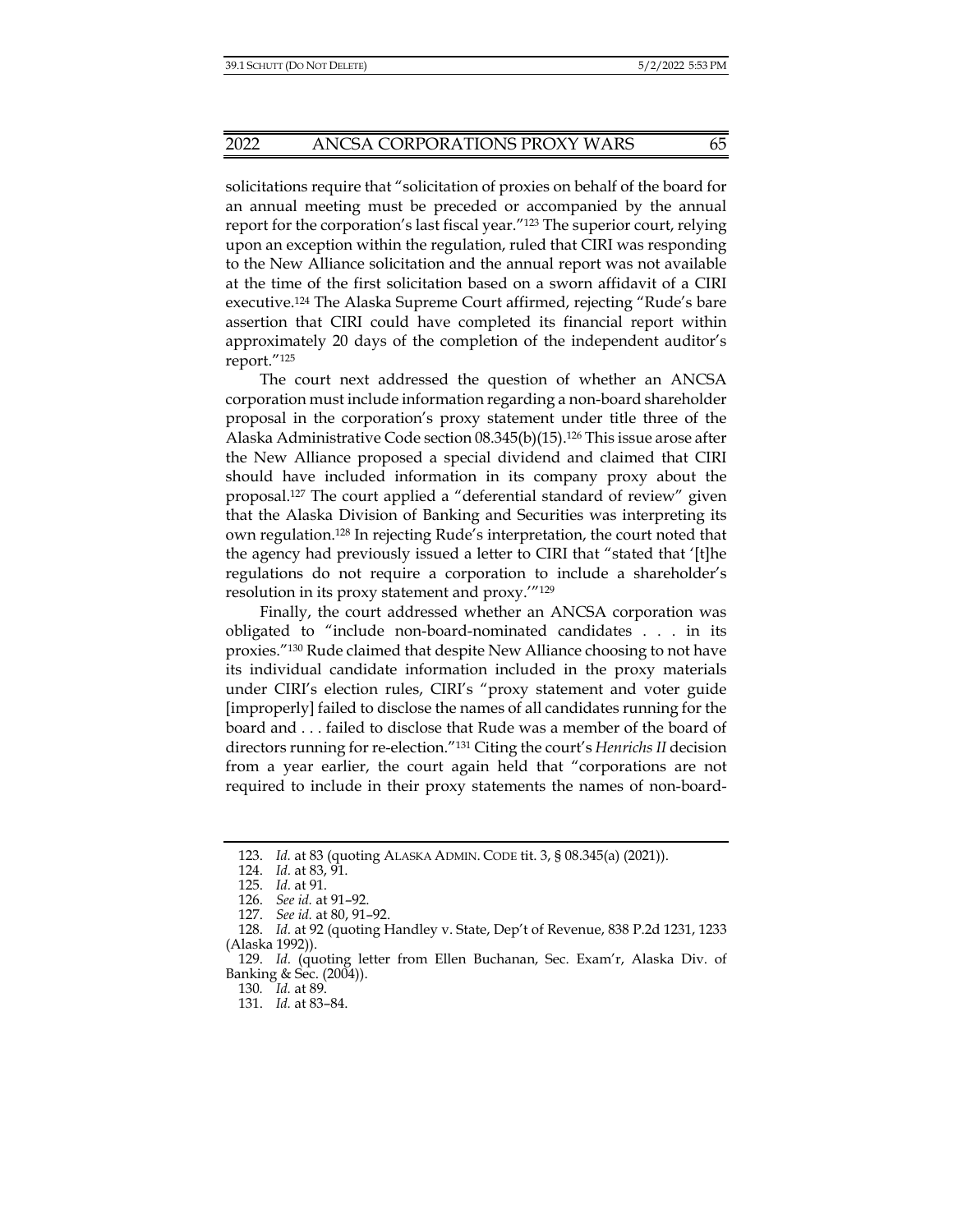nominated candidates or non-continuing directors."132

The long-running dispute between CIRI and its former directors Robert Rude and Harold Rudolph continued in *Cook Inlet Region, Inc. v. Rude*. 133 In that case, Rude and Rudolph had solicited shareholder signatures for two petitions.134 One petition would have removed the ANCSA restrictions against the alienability of CIRI stock.135 The other "sought to convene a special shareholder meeting to consider six advisory resolutions concerning dividends, elections, financial reporting, voting rights, and compensation of senior management."136 The Ninth Circuit decision addressed whether the District Court had federal question jurisdiction.137

The ANCSA provision at issue, regarding shareholder petitions for amending articles of incorporation, incorporates "[t]he requirements of the laws of the State relating to the solicitation of proxies" for the "solicitation of signatures for a [shareholder] petition."138 CIRI "alleged that defendants' solicitation materials for the petitions contained false and materially misleading statements, in violation of Alaska law."139 The court held that this was not a basis for federal court jurisdiction as "[CIRI] brought a federal law claim under a provision of ANCSA that incorporated state law. [CIRI] did not bring, and indeed could not have brought, a claim directly under Alaska law because the relevant provision of Alaska law governs proxy solicitations rather than shareholder petitions."140

Regardless, the court held that federal courts have federal question jurisdiction over interpretation of the ANCSA provision, noting that "[n]either of [CIRI's] ANCSA claims was frivolous" nor "insubstantial."141 This conclusion highlights one unique aspect of ANCSA and ANCSA corporations: they are state-chartered and largely regulated by state agencies, but because of the extensive federal statute creating ANCSA corporations, the federal courts have federal question jurisdiction related to many ANCSA issues.<sup>142</sup>

In yet another case involving the same parties, *Rude v. Cook Inlet* 

139. *Id.*

142. *Id.* at 1130.

 <sup>132.</sup> *Id.* at 89–90 (citing *Henrichs II*, 260 P.3d 1036, 1044 (Alaska 2011)).

 <sup>133. 690</sup> F.3d 1127 (9th Cir. 2012).

 <sup>134.</sup> *Id.* at 1129.

 <sup>135.</sup> *Id.*

 <sup>136.</sup> *Id.*

 <sup>137.</sup> *Id.* at 1129–30.

 <sup>138.</sup> *Id.* at 1130 (quoting 43 U.S.C. § 1629b(c)(1)(B)).

 <sup>140.</sup> *Id.* at 1131. 141. *Id.*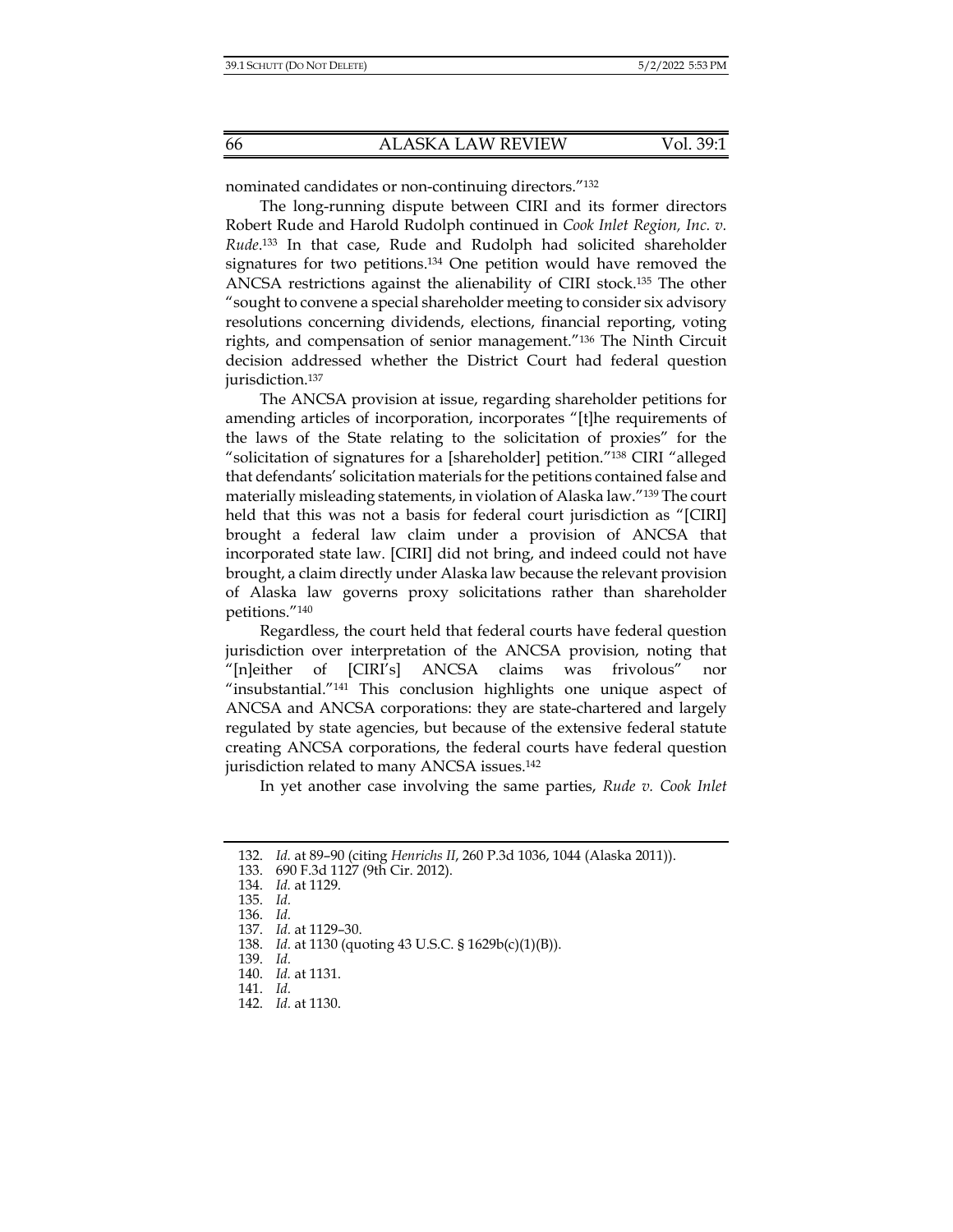#### 2022 ANCSA CORPORATIONS PROXY WARS 67

*Region, Inc.*, 143 the Alaska Supreme Court addressed the issues of proxy statements and cumulative voting when a candidate withdraws from a race.144 In this case, former CIRI directors Robert Rude and Harold Rudolph "distributed a joint proxy statement calling themselves the 'R&R Alliance,'" and solicited proxies in the 2010 CIRI election of directors.145 Two days before the annual meeting, Rudolph sent a letter to the Inspector of Elections to withdraw his candidacy and asked the Inspector to cumulate all of the R&R proxy votes "which amounted to 27% of the total, in Rude's favor. The Inspector split the . . . votes evenly between Rude and Rudolph, and as a result neither was elected to the Board."146

Rude claimed in his lawsuit that the Inspector unlawfully refused to allow him to cumulate the votes on the proxy shared with Rudolph.147 The court noted that Alaska has an ANCSA corporation proxy regulation allowing for discretionary authority to cumulate which "implies that a proxy must explicitly 'confer' the 'discretionary authority to cumulate votes.'"148 In reviewing the R&R proxy, the court found that the "language of the proxy . . . suggested that the shareholder's votes would be equally distributed between the candidates unless otherwise indicated on the face of the proxy."149 The court held that the Inspector properly voted the proxies equally.150

#### *4. The Huna Totem Case*

The creation of an ANCSA settlement trust served as a factual backdrop for a proxy fight in *Skaflestad v. Huna Totem Corp.*151 There, the Alaska Supreme Court again addressed allegations of materially misleading proxy information.152 The Huna Totem board of directors "grew interested in the idea of establishing a settlement trust" after receiving "\$35 million in unrestricted cash in 1994."153 Several years after the shareholders approved creation of the trust, several shareholders sued, seeking to terminate the trust alleging that the information provided to shareholders was false and misleading.154 The plaintiffs focused on a "preliminary packet of information provided to

 <sup>143. 322</sup> P.3d 853 (Alaska 2014).

 <sup>144.</sup> *Id.* at 855.

 <sup>145.</sup> *Id.*

 <sup>146.</sup> *Id.*

 <sup>147.</sup> *Id.* at 856.

 <sup>148.</sup> *Id.* at 857 (quoting ALASKA ADMIN. CODE tit. 3, § 08.335(g) (2013)).

 <sup>149.</sup> *Id.*

 <sup>150.</sup> *Id.*

 <sup>151. 76</sup> P.3d 391 (Alaska 2003).

 <sup>152.</sup> *Id.* at 397.

 <sup>153.</sup> *Id.* at 392–93.

 <sup>154.</sup> *See id.* at 393.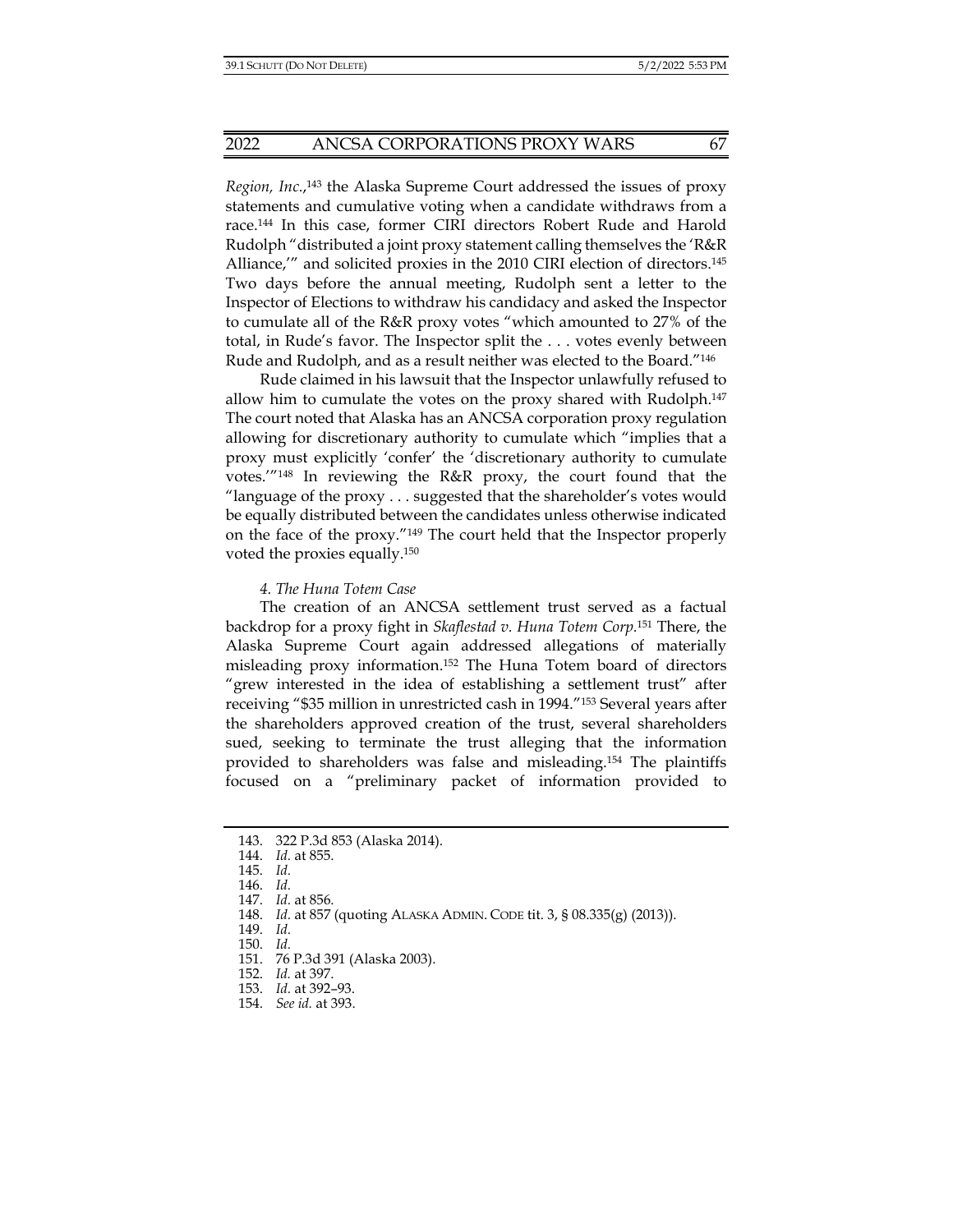shareholders in May 1994," several months before Huna Totem sent its shareholders a "formal proxy solicitation."155

The court noted "a two-fold analysis applies to misrepresentation issues in proxy solicitation cases" that begins with "whether any statements amounted to misrepresentations" and then requires determining whether "those misrepresentations are material."156 Turning to the facts of the case, the court rejected the shareholders' focus on "Huna Totem's preliminary information" packet.157 The court concluded Huna Totem's proxy solicitation "provided each shareholder a complete and accurate summary of the propos[al]" and that a "reasonable shareholder considering the information actually provided" would not have been misled by the somewhat ambiguous and incomplete information contained in the preliminary information packet.158 The *Huna Totem* decision provides ANCSA corporations important guidance regarding how they provide proxy solicitation information to shareholders; that they can summarize complex proposals and provide information in stages.159

### **B. Adequacy of Proxy Statements**

In *Sierra v. Goldbelt, Inc.*, 160 the Alaska Supreme Court addressed the adequacy of the proxy statement issued by an ANCSA village corporation attempting to issue additional shares to elder shareholders without consideration.161 There, Sierra "assert[ed] that Goldbelt violated 43 U.S.C. § 1629b(b)(2)(A) because the proxy statement did not set forth the text of the proposed amendment or the board's resolution."162 An evenly divided Alaska Supreme Court affirmed the superior court's grant of summary judgment to Goldbelt.<sup>163</sup> Two of the justices concluded that a summary of the proposed changes was adequate to satisfy the proxy statement disclosure requirements.164 The two other justices "would [have held] that the proxy statement did not satisfy  $\S$  1629b(b)(2)(A) because it did not 'set forth' the board's resolution."165 The evenly split

 <sup>155.</sup> *Id.* at 394.

 <sup>156.</sup> *Id.* at 395.

 <sup>157.</sup> *Id.* at 397.

 <sup>158.</sup> *Id.*

 <sup>159.</sup> *See id.*

 <sup>160. 25</sup> P.3d 697 (Alaska 2001).

 <sup>161.</sup> *Id.* at 698.

 <sup>162.</sup> *Id.* at 703.

 <sup>163.</sup> *Id.* at 704.

 <sup>164.</sup> *See id.*; *cf.* Broad v. Sealaska Corp., 85 F.3d 422, 429 (9th Cir. 1996) (holding proxy materials are not false and misleading because they disclose a financial fact as a lump sum rather than as a cost per share).

 <sup>165.</sup> *Sierra*, 25 P.3d at 704.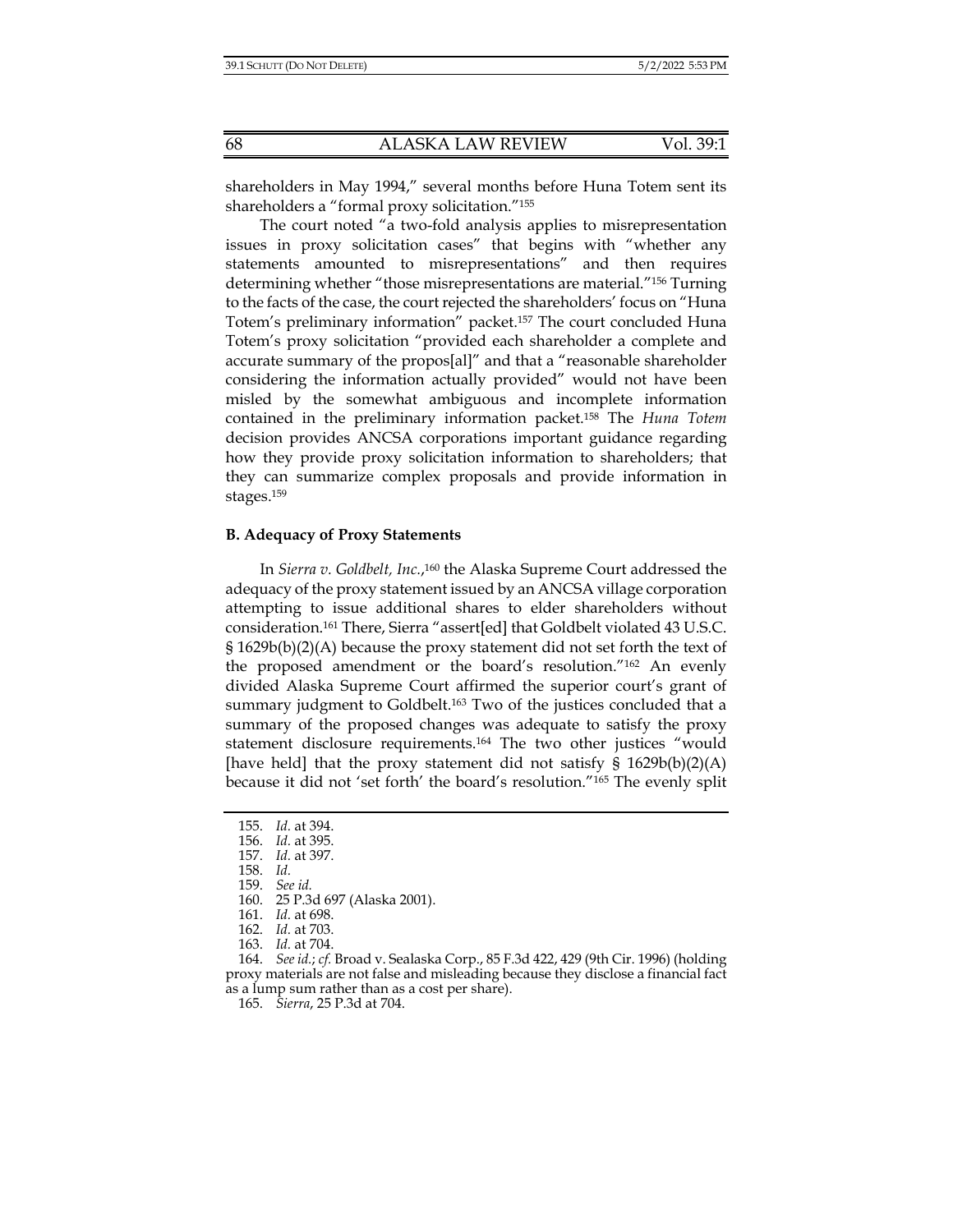vote in this decision leaves somewhat open the question of whether ANCSA corporations must set forth in their proxy materials the full text of proposed amendments that they take to a shareholder vote. A conservative approach for ANCSA corporations approaching a similar issue would be to provide the full text of the proposed amendment, or board resolution, in the proxy materials.

## **C. Alaska Division of Banking and Securities Cases & ANCSA Election Judges**

The courts are not the only place that proxy fights occur. Alaska's Division of Banking and Securities also addresses complaints of proxy violations.166 In a 2012 report, the Government Accountability Office noted "from 1978 through 2011, the state issued administrative orders in at least 29 investigations of a regional corporation's or a regional corporation shareholder's compliance with the state's proxy regulations. Six of the investigations involved a regional corporation's board solicitation, and 22 were related to shareholder solicitations."167 Sometimes these proxy fights have ended in litigation;168 sometimes the proxy complaints have ended with the decision of the Division.169

*In re Sitnasuak Native Corporation*170 is an example of the latter. There, the Alaska Division of Banking and Securities addressed a proxy disclosure related to a board proxy solicitation.171 Sitnasuak, an ANCSA village corporation, solicited proxies in its annual election but failed to disclose the employment of one of its board candidates in its proxy statement, despite the candidate disclosing the information in her board candidate questionnaire.172 The corporation repeated its omission in the

168. *See, e.g.*, Brown v. Dick, 107 P.3d 260 (Alaska 2005).

 <sup>166.</sup> *See* ALASKA ADMIN. CODE tit. 3, § 08.360 (2021) (providing for investigations of alleged proxy violations); *see also id.* § 08.930 (providing hearings).

 <sup>167.</sup> GAO-13-121, *supra* note 14, at 36 (footnotes omitted); *see also Enforcement Orders*, ALASKA DEP'T OF COM., CMTY., & ECON. DEV., DIV. OF BANKING & SEC., https://www.commerce.alaska.gov/web/dbs/enforcementorders.aspx (last visited Jan. 30, 2022) (indexing enforcement orders, including those of ANCSA proxy decisions from the present back to 1971).

 <sup>169.</sup> *See, e.g.*, Salvato, Ord. No. 19-38-S (Alaska Dep't of Com., Cmty., & Econ. Dev., Div. of Banking & Sec. Dec. 13, 2019),

https://www.commerce.alaska.gov/web/portals/3/pub/Notice%20Order%20 19-38-S.pdf.

 <sup>170.</sup> Sitnasuak Native Corp*.*, Ord. No. 15-1531-S (Alaska Dep't of Com., Cmty., & Econ. Dev., Div. of Banking & Sec. Feb. 9, 2016),

https://www.commerce.alaska.gov/web/Portals/3/pub/enforcementactions/ 15-1531-S-FinalOrder.pdf.

 <sup>171.</sup> *Id.* at 1–2.

 <sup>172.</sup> *Id.* at 2.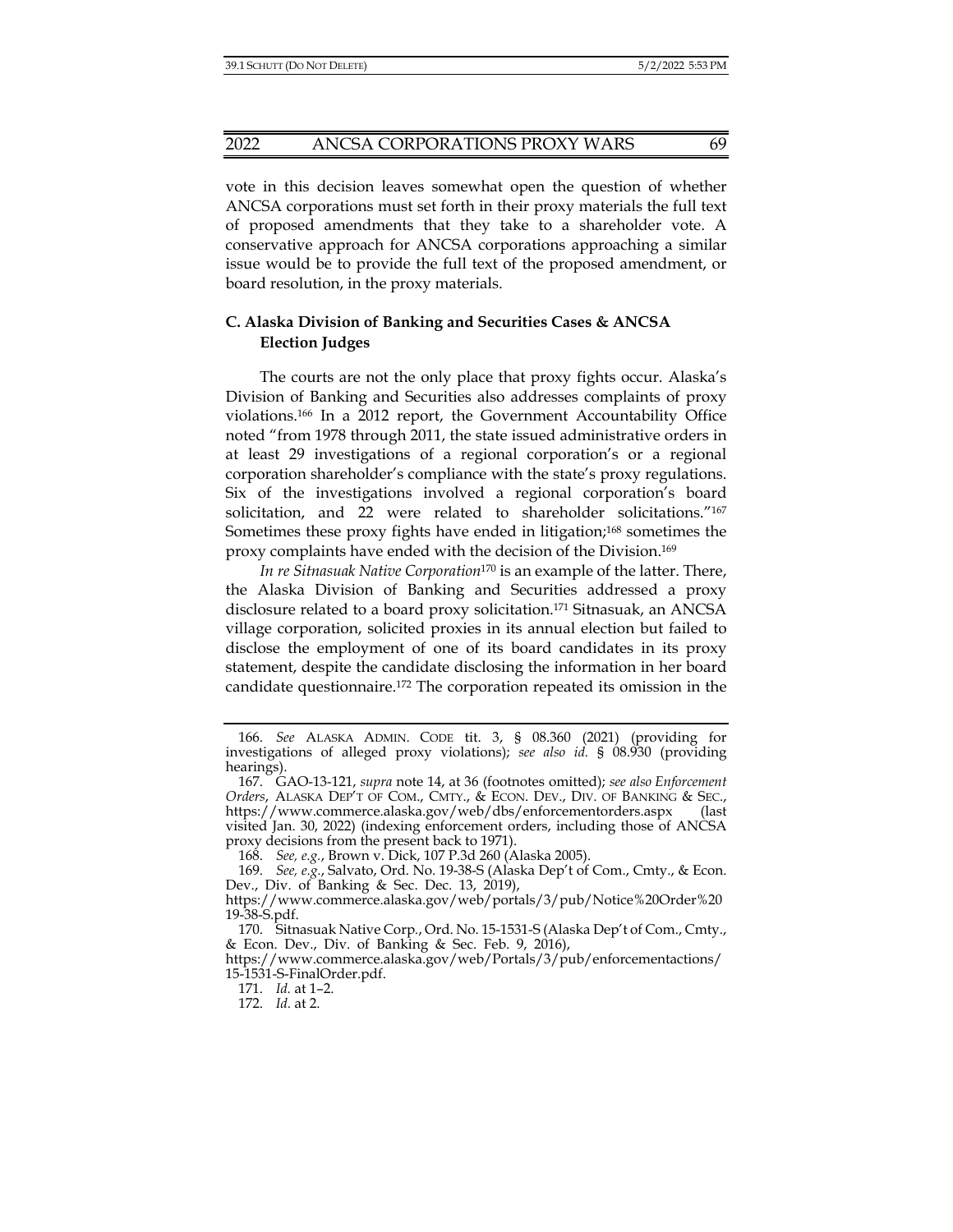subsequent year after the then-seated board member again disclosed her employment.173 The Administrator concluded that Sitnasuak "violated 3 AAC [§] 08.345(b)(1)(F) by failing to disclose Ms. Sobocienski's employment as Chief Executive Officer of Deloycheet, Inc. from 2010-2012 in its 2014 and 2015 Notice of Annual Meeting & Proxy Statements."174

A recent example of a court case arising alongside a complaint at the Division involved the Calista Corporation election in 2018.175 In *Calista Corp. v. Don*, the Alaska Superior Court addressed proxy solicitation in the context of a request for temporary restraining order and preliminary injunction.176 The case arose in the context of "[a]ccusations of sexual harassment . . . that pit[ted] the company's chief executive and board of directors against its now-removed chairman."177

The court denied Calista's motion finding that "none [of the evidence presented] shows that any of the defendants requested, sought, or obtained either a proxy or the revocation of a proxy."178 The court rejected Calista's argument that the defendants' criticism of the company, even when close in time to the corporate election, constituted proxy solicitation:

[c]riticism of corporate conduct that is communicated to shareholders indirectly, through a public statement or news interview, and . . . does not expressly or impliedly seek a proxy or to revoke a proxy . . . is not, in this court's opinion, actionable as a false or misleading proxy solicitation.179

The court noted that it was "a closer question" regarding defendant Harley Sundown's "Facebook postings" where "he explicitly calls for 'fellow Yupics' to vote out board member Robert Beans."180 The court explained that "[g]eneral criticism of the board's actions cannot reasonably be construed as directing the shareholders to vote a particular

178. *Calista Corp.*, slip op. at 2.

179. *Id.* at 5.

 <sup>173.</sup> *Id.* at 2–3.

 <sup>174.</sup> *Id.* at 3.

 <sup>175.</sup> Calista Corp. v. Don, No. 3AN-18-6788 (Alaska Super. Ct. 3d Dist. June 4, 2018).

 <sup>176.</sup> *Id.* slip op. at 1.

 <sup>177.</sup> Nathaniel Herz, *Court Filings Expose Power Struggle Over Sex Harassment Charges at Alaska Native Corporation Calista*, ANCHORAGE DAILY NEWS (June 8, 2018), https://www.adn.com/alaska-news/rural-alaska/2018/06/07/court-filingsexpose-power-struggle-over-sex-harassment-charges-at-native-corporationcalista/.

 <sup>180.</sup> *Id.* The court found in the alternative that the action against Sundown would fail because "Civil Rule 3(c) would require the action against defendant Sundown to be brought in the Fourth Judicial District at Bethel." *Id.*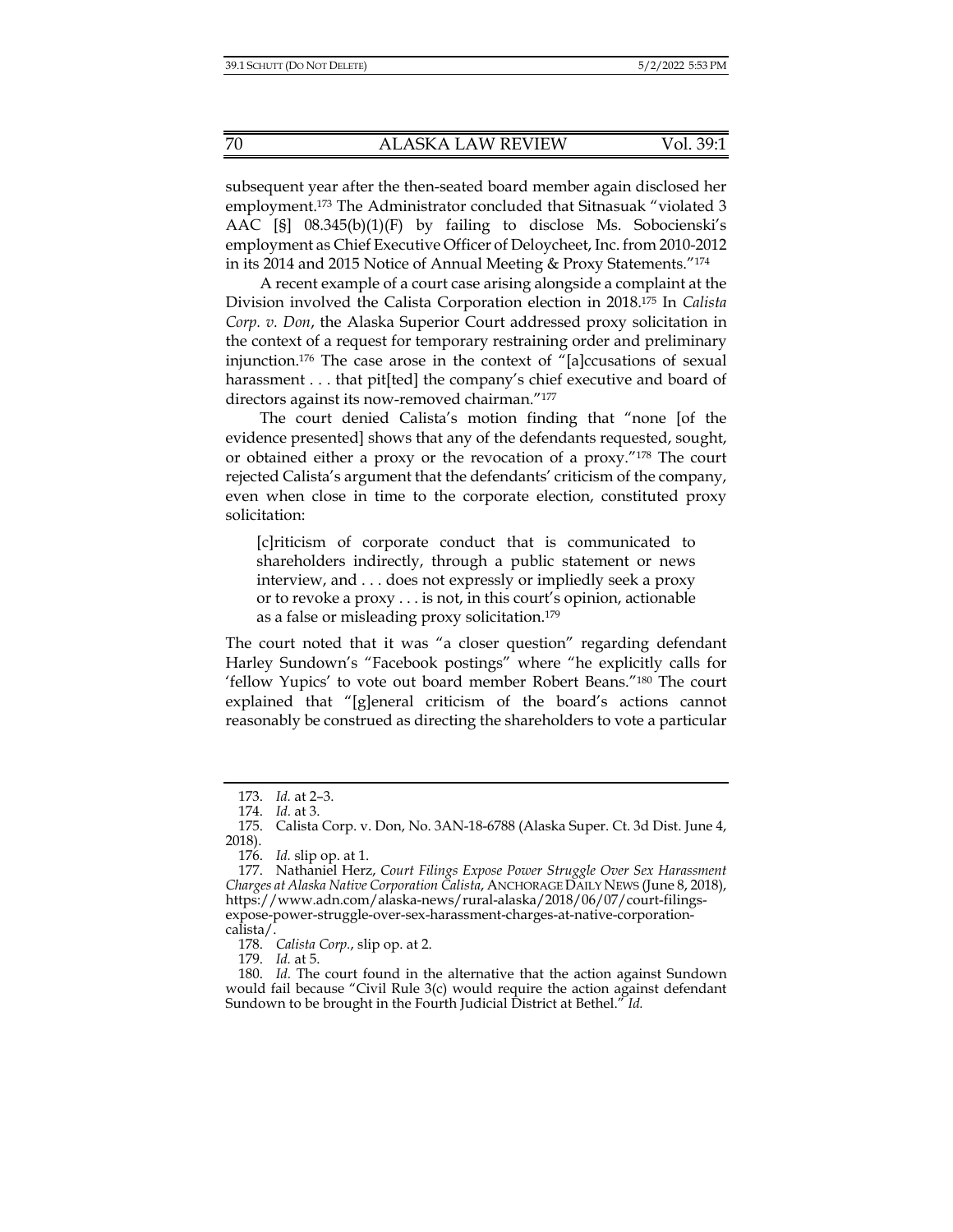way. . . . If it did, absurd results would abound . . . . "<sup>181</sup> The case settled before trial.182

In a companion case at the Alaska Division of Banking and Securities, the Director reviewed "a series of posts to [Harley Sundown's] Facebook account."183 The Director found that the respondent violated the proxy regulations because the Facebook posts were proxy statements and Mr. Sundown had not filed "his proxy statement concurrently with the Administrator when he distributed it to shareholders."184

While election issues are sometimes raised and decided at the Division, the rulings of corporations' election judges can also be the genesis of proxy disputes. In *Undersigned Shareholders of the Cape Fox Corp. v. Cape Fox Corp.*, 185 the Alaska Supreme Court addressed an election issue and the rulings of the corporation's election judge.186 The dispute arose after shareholders became concerned about the management of a corporation-owned store named *The Village Store* and an alleged "'coverup' regarding lost money and inventory form the store."187 Twenty-four shareholders "sued the corporation to contest the results of its annual election."188 An outside attorney acting as the election judge had

 183. Harley Sundown, Ord. No. 18-161-S, at 2 (Alaska Dep't of Com., Cmty., & Econ. Dev., Div. of Banking & Sec. Aug. 2, 2019),

186. *Id.* at \*1.

 <sup>181.</sup> *Id.*

<sup>182</sup>*. Legal Disagreements Amicably Resolved Between Calista and Director Don*, DELTA DISCOVERY (Feb. 13, 2019), https://deltadiscovery.com/legaldisagreements-amicably-resolved-between-calista-and-director-don/.

https://www.commerce.alaska.gov/web/portals/3/pub/Consent%20Order%2 018-161-S.pdf.

 <sup>184.</sup> *Id.* at 3; *see also* William Andrews, Ord. No. 19-123-S, at 2–3 (Alaska Dep't of Com., Cmty., & Econ. Dev., Div. of Banking & Sec. Aug. 21, 2020), https://www.commerce.alaska.gov/web/portals/3/pub/Order%2019-123-

S.pdf (concluding "Facebook posts are proxy statements" and failing to file them is a violation); Jacob Resneck, *For Alaska Native Shareholders, Criticism on Facebook During Board Elections Can Trigger State Fines*, COASTALASKA – JUNEAU (Jan. 14, 2020), https://www.alaskapublic.org/2020/01/14/for-alaska-native-

shareholders-critical-facebook-talk-during-board-elections-can-mean-a-state-

fine/ (noting that the Division of Banking & Securities fined a Sealaska Corp. shareholder for moderating a Facebook forum where some of the postings were deemed proxy solicitations); *Regulators Fine Native Corporation Board Member Over Social Media Post,* ANCHORAGE DAILY NEWS (July 15, 2020), https://www.adn.com/business-economy/2020/07/15/regulators-fine-nativecorporation-board-member-over-social-media-post/ (detailing the Division of Banking & Securities' decision to fine a board member whose Facebook post implied payments for shareholders who voted a certain way).

 <sup>185.</sup> No. S-8966, 2000 WL 34545821 (Alaska Aug. 30, 2000).

 <sup>187.</sup> *Id.* The store is not named in *Undersigned Shareholders* but is named in *Martinez v. Cape Fox Corp.*, 113 P.3d 1226, 1228 (Alaska 2005) and *Shields v. Cape Fox Corp.*, 42 P.3d 1083, 1085 (Alaska 2002).

 <sup>188.</sup> *Undersigned Shareholders*, 2000 WL 34545821 at \*1.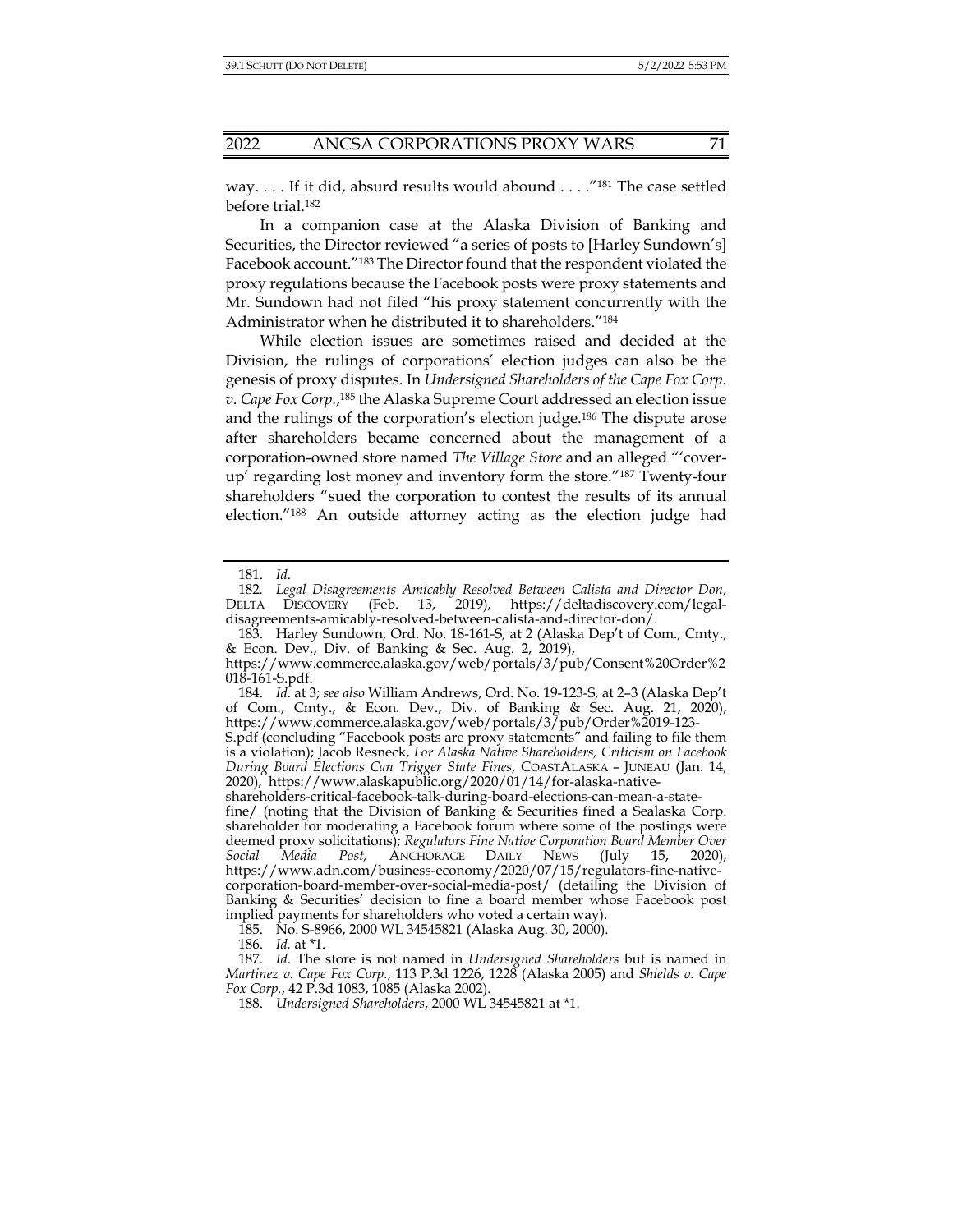disallowed "proxy votes proffered for two unsuccessful candidates" for the board of directors.189

In the case of the first candidate, the election judge had ruled that the candidate had distributed a letter that "was a proxy statement under 3 [AAC §] 09.355(14)."<sup>190</sup> The election judge then invalidated all of the candidate's proxy votes because the letter "contained a seriously misleading omission."191 The election judge invalidated the proxies for the second candidate because she "had failed to distribute a written proxy statement, in violation of 3 AAC [§] 08.355."192

The superior court granted summary judgment to Cape Fox after concluding that neither candidate "had received enough votes to be elected a Cape Fox director, even if the proxies directing votes to be cast in their favor were valid."193 The Alaska Supreme Court affirmed, holding that "[t]he superior court was not required to declare the validity of the proxies when the outcome of that issue would not have changed the outcome of the election."194

When studying proxy issues, it is important to note that the Alaska Division of Banking and Securities has jurisdiction over proxy complaints and has addressed dozens of cases over the past fifty years.195 Some of these cases also involve litigation in the courts, but many do not.

#### **D. The Last Word (and Emerging Issues) –** *Ahmasuk v. State*

The Alaska Supreme Court, in an opinion issued in 2021, addressed the tension between First Amendment rights and proxy solicitation regulations in *Ahmasuk v. State*. 196 Ahmasuk, a shareholder of Sitnasuak Corporation, wrote a letter to the editor of *The Nome Nugget* outside of the corporation's annual election cycle decrying discretionary proxy voting.197 The corporation filed a complaint with the Division of Corporations because Ahmasuk had not filed the letter with the

 <sup>189.</sup> *Id.*

 <sup>190.</sup> *Id.*

 <sup>191.</sup> *Id.*

 <sup>192.</sup> *Id.* 

 <sup>193.</sup> *Id.* at \*2.

 <sup>194.</sup> *Id.* Two other cases addressing aspects of corporate governance, but not proxy issues, arose from the same facts at issue in *Undersigned Shareholders*. *See*  Martinez v. Cape Fox Corp., 113 P.3d 1226 (Alaska 2005) (addressing the removal of directors and bans on directors based on misconduct); Shields v. Cape Fox Corp., 42 P.3d 1083 (Alaska 2002) (addressing removal of directors for fraud, gross neglect, or gross abuse of authority).

 <sup>195.</sup> *See* GAO-13-121, *supra* note 14, at 34-36.

 <sup>196. 478</sup> P.3d 665 (Alaska 2021).

 <sup>197.</sup> *See id.* at 669–70.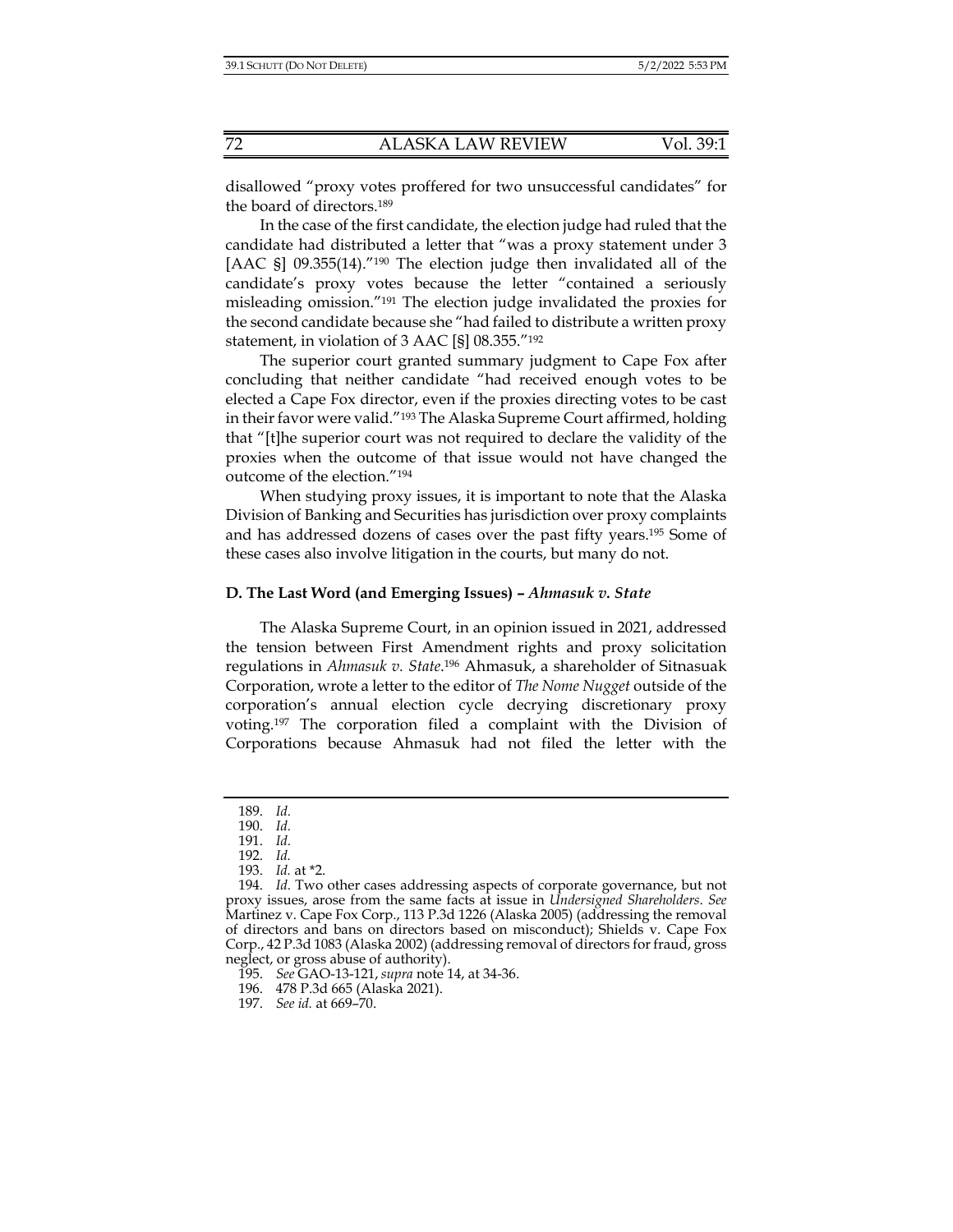Division.198 The Division found the letter to be a proxy solicitation and fined Ahmasuk.199 Ahmasuk, claiming the Division's proxy regulations infringed on his First Amendment Rights, appealed to the Superior Court, which affirmed the Division.<sup>200</sup> Ahmasuk appealed again.<sup>201</sup>

The Alaska Supreme Court defined the question on appeal as "whether the Division's interpretation and application of its definition of 'solicitation,' as it relates to the definition of 'proxy,' is reasonable under the facts and circumstances of this case."202 Importantly, it reached its conclusion and reversed the superior court's decision "[w]ithout reaching the constitutional issues Ahmasuk rais[ed]."203

The Court reviewed the history of a similar federal Securities and Exchange Commission (SEC) regulation addressing proxy solicitations, which the SEC expanded in 1956 to "include 'furnishing of a form of proxy or other communication to security holders under circumstances reasonably calculated to result in the procurement, withholding, or revocation of a proxy.'"204 The court noted that title three of Alaska Administrative Code section 08.365(16) is "essentially . . . a parallel provision,"205 but that the SEC later narrowed the definition of solicitation because the rules "created unnecessary regulatory impediments to communication among shareholders and others."206 The court concluded that it "share[d] similar concerns . . . , namely that the Division's broad regulatory interpretation contravenes the proxy regulations' purposes and stifles corporate governance debate."207

#### **III. CONCLUSION**

Since Congress chose a corporate form for Alaska Natives in ANCSA, Alaska Native Corporations and their shareholders have periodically fought proxy wars before Alaska's regulating agency and in the courts. These cases have commonly involved allegations of false and

 <sup>198.</sup> *Id.* at 666.

 <sup>199.</sup> Ahmasuk, Ord. No. 17-49-S (Alaska Dep't of Com., Cmty., & Econ. Dev., Div. of Banking & Sec. March 13, 2017),

https://www.commerce.alaska.gov/web/Portals/3/pub/enforcementactions/ 17-49-S\_AustinAhmasuk.pdf?ver=2017-03-13-152421-330.

 <sup>200.</sup> *Ahmasuk*, 478 P.3d at 671–72.

 <sup>201.</sup> *Id.* at 666.

 <sup>202.</sup> *Id.* at 673.

 <sup>203.</sup> *Id.* at 679.

 <sup>204.</sup> *Id.* at 676 (quoting Adoption of Amendments to Proxy Rules, Exchange Act Release No. 34-5276, 1956 WL 7757 (Jan. 17, 1956)).

 <sup>205.</sup> *Id.*

 <sup>206.</sup> *Id.* at 677 (quoting Regulation of Communications Among Shareholders, 57 Fed. Reg. 48,276, at 48,277 (Oct. 22, 1992) (codified at 17 C.F.R. pt. 240, 249)).

 <sup>207.</sup> *Id.* at 677.